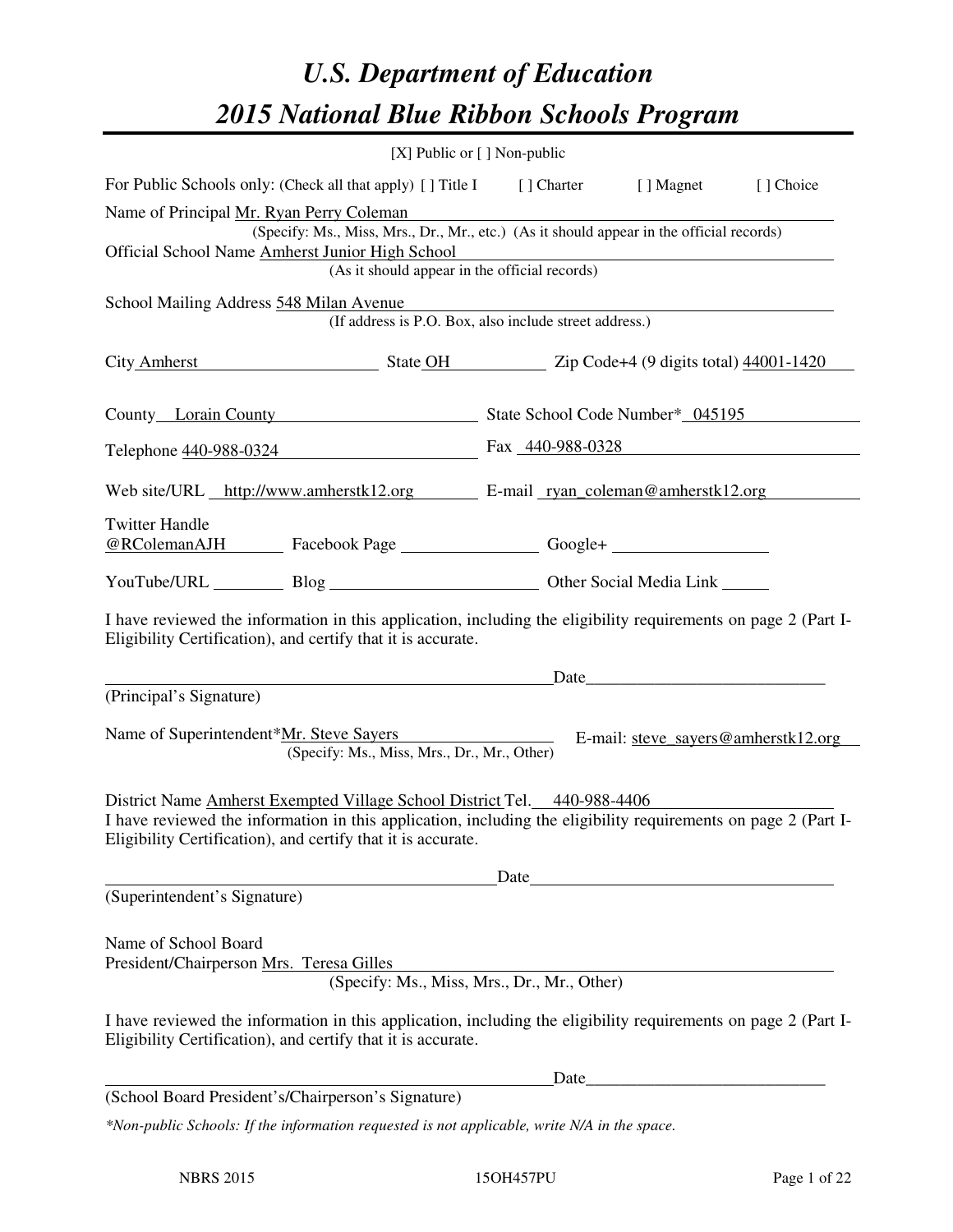#### **Include this page in the school's application as page 2.**

The signatures on the first page of this application (cover page) certify that each of the statements below, concerning the school's eligibility and compliance with U.S. Department of Education and National Blue Ribbon Schools requirements, are true and correct.

- 1. The school configuration includes one or more of grades K-12. (Schools on the same campus with one principal, even a K-12 school, must apply as an entire school.)
- 2. The school has made its Annual Measurable Objectives (AMOs) or Adequate Yearly Progress (AYP) each year for the past two years and has not been identified by the state as "persistently dangerous" within the last two years.
- 3. To meet final eligibility, a public school must meet the state's AMOs or AYP requirements in the 2014-2015 school year and be certified by the state representative. Any status appeals must be resolved at least two weeks before the awards ceremony for the school to receive the award.
- 4. If the school includes grades 7 or higher, the school must have foreign language as a part of its curriculum.
- 5. The school has been in existence for five full years, that is, from at least September 2009 and each tested grade must have been part of the school for the past three years.
- 6. The nominated school has not received the National Blue Ribbon Schools award in the past five years: 2010, 2011, 2012, 2013, or 2014.
- 7. The nominated school has no history of testing irregularities, nor have charges of irregularities been brought against the school at the time of nomination. The U.S. Department of Education reserves the right to disqualify a school's application and/or rescind a school's award if irregularities are later discovered and proven by the state.
- 8. The nominated school or district is not refusing Office of Civil Rights (OCR) access to information necessary to investigate a civil rights complaint or to conduct a district-wide compliance review.
- 9. The OCR has not issued a violation letter of findings to the school district concluding that the nominated school or the district as a whole has violated one or more of the civil rights statutes. A violation letter of findings will not be considered outstanding if OCR has accepted a corrective action plan from the district to remedy the violation.
- 10. The U.S. Department of Justice does not have a pending suit alleging that the nominated school or the school district as a whole has violated one or more of the civil rights statutes or the Constitution's equal protection clause.
- 11. There are no findings of violations of the Individuals with Disabilities Education Act in a U.S. Department of Education monitoring report that apply to the school or school district in question; or if there are such findings, the state or district has corrected, or agreed to correct, the findings.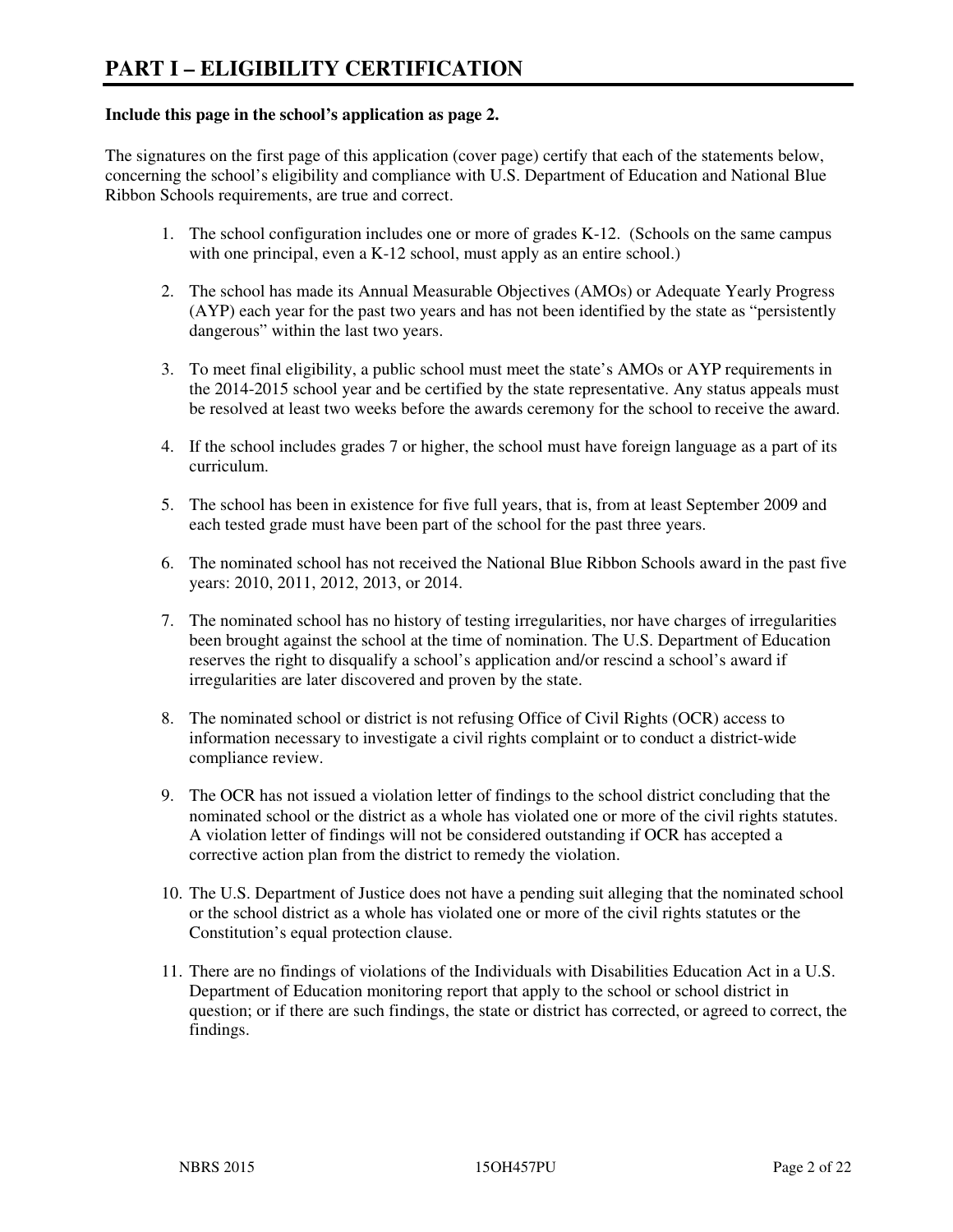# **PART II - DEMOGRAPHIC DATA**

#### **All data are the most recent year available.**

**DISTRICT** (Question 1 is not applicable to non-public schools)

| $\perp$ | Number of schools in the district<br>(per district designation): | $\angle$ Elementary schools (includes K-8)<br>2 Middle/Junior high schools |
|---------|------------------------------------------------------------------|----------------------------------------------------------------------------|
|         |                                                                  | 1 High schools<br>$0 K-12$ schools                                         |

5 TOTAL

**SCHOOL** (To be completed by all schools)

- 2. Category that best describes the area where the school is located:
	- [ ] Urban or large central city
	- [ ] Suburban with characteristics typical of an urban area
	- [X] Suburban
	- [ ] Small city or town in a rural area
	- [ ] Rural
- 3. 5 Number of years the principal has been in her/his position at this school.
- 4. Number of students as of October 1 enrolled at each grade level or its equivalent in applying school:

| Grade                           | # of         | # of Females | <b>Grade Total</b> |
|---------------------------------|--------------|--------------|--------------------|
|                                 | <b>Males</b> |              |                    |
| <b>PreK</b>                     | 0            | $\theta$     | $\theta$           |
| K                               | 0            | 0            | $\theta$           |
| 1                               | 0            | 0            | $\theta$           |
| $\boldsymbol{2}$                | 0            | 0            | 0                  |
| 3                               | 0            | 0            | 0                  |
| 4                               | 0            | 0            | 0                  |
| 5                               | 0            | 0            | $\theta$           |
| 6                               | 0            | $\Omega$     | 0                  |
| 7                               | 157          | 151          | 308                |
| 8                               | 160          | 166          | 326                |
| 9                               | 0            | 0            | 0                  |
| 10                              | 0            | 0            | 0                  |
| 11                              | 0            | 0            | $\theta$           |
| 12                              | 0            | 0            | 0                  |
| <b>Total</b><br><b>Students</b> | 317          | 317          | 634                |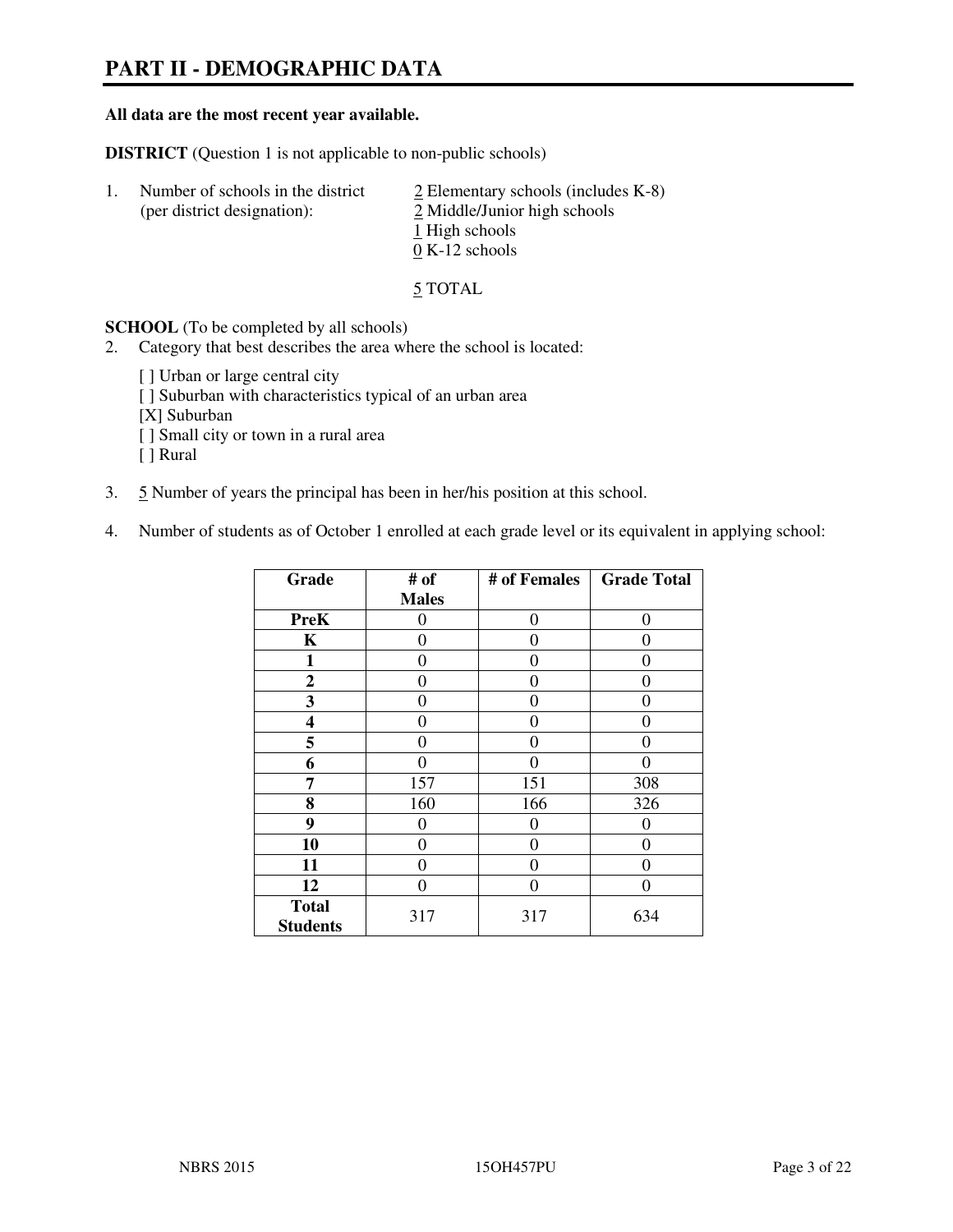5. Racial/ethnic composition of  $0\%$  American Indian or Alaska Native the school: 2 % Asian

 5 % Black or African American 0 % Hispanic or Latino 0 % Native Hawaiian or Other Pacific Islander 92 % White 1 % Two or more races **100 % Total** 

(Only these seven standard categories should be used to report the racial/ethnic composition of your school. The Final Guidance on Maintaining, Collecting, and Reporting Racial and Ethnic Data to the U.S. Department of Education published in the October 19, 2007 *Federal Register* provides definitions for each of the seven categories.)

6. Student turnover, or mobility rate, during the 2013 - 2014 year: 1%

This rate should be calculated using the grid below. The answer to (6) is the mobility rate.

| <b>Steps For Determining Mobility Rate</b>         | Answer |
|----------------------------------------------------|--------|
| $(1)$ Number of students who transferred to        |        |
| the school after October 1, 2013 until the         |        |
| end of the school year                             |        |
| (2) Number of students who transferred             |        |
| <i>from</i> the school after October 1, 2013 until | 6      |
| the end of the school year                         |        |
| (3) Total of all transferred students [sum of      | 10     |
| rows $(1)$ and $(2)$ ]                             |        |
| (4) Total number of students in the school as      | 674    |
| of October 1                                       |        |
| $(5)$ Total transferred students in row $(3)$      | 0.015  |
| divided by total students in row (4)               |        |
| $(6)$ Amount in row $(5)$ multiplied by 100        |        |

# 7. English Language Learners (ELL) in the school:  $0\%$

 3 Total number ELL Number of non-English languages represented:  $2$ Specify non-English languages: Gujarati, Thai

8. Students eligible for free/reduced-priced meals: 22 % Total number students who qualify: 141

#### **Information for Public Schools Only - Data Provided by the State**

The state has reported that  $22\%$  of the students enrolled in this school are from low income or disadvantaged families based on the following subgroup(s): Students eligible for free/reduced-priced meals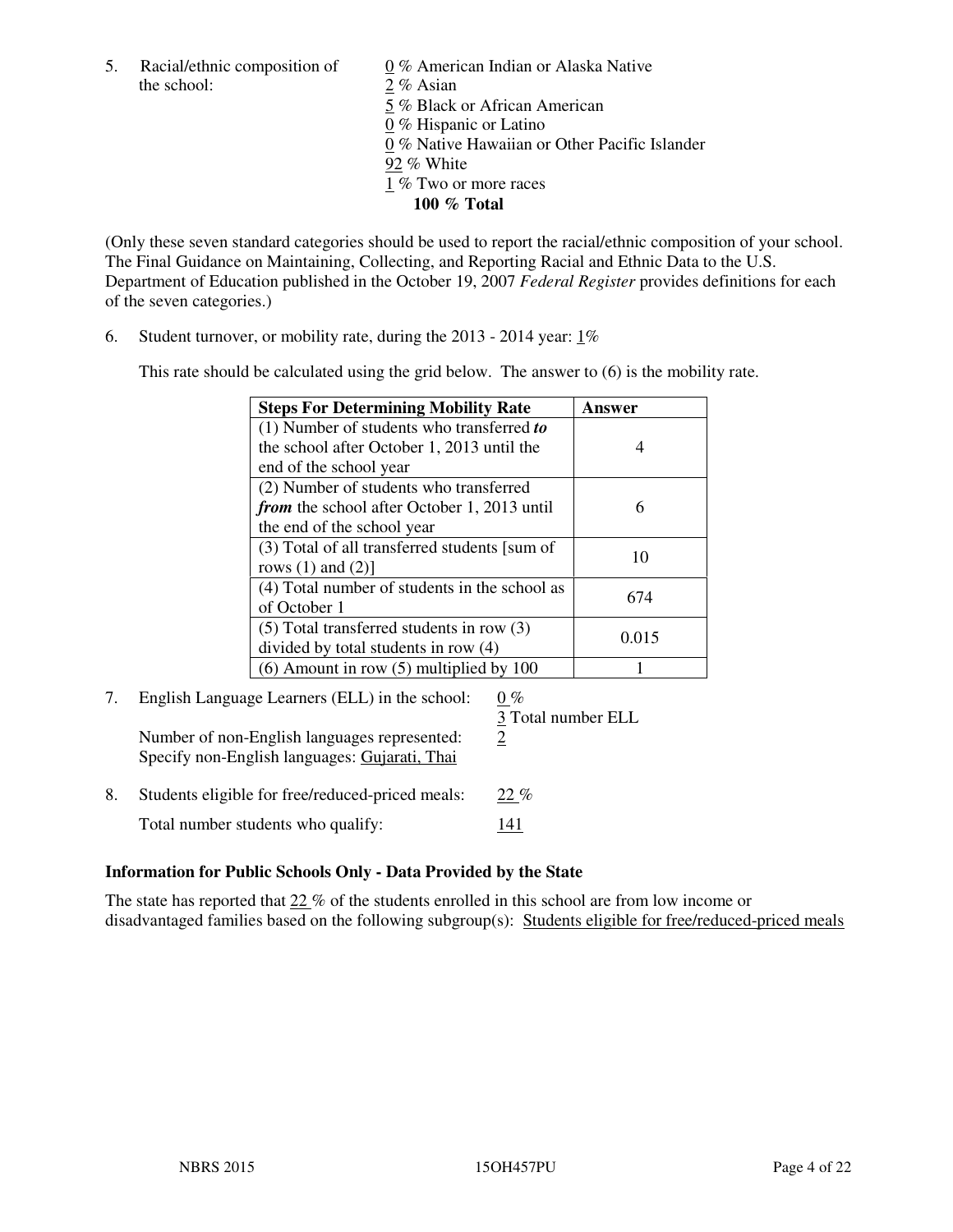9. Students receiving special education services:  $9\%$ 

86 Total number of students served

Indicate below the number of students with disabilities according to conditions designated in the Individuals with Disabilities Education Act. Do not add additional categories.

| 5 Autism                           | 1 Orthopedic Impairment                 |
|------------------------------------|-----------------------------------------|
| 0 Deafness                         | 13 Other Health Impaired                |
| 0 Deaf-Blindness                   | 60 Specific Learning Disability         |
| 2 Emotional Disturbance            | 0 Speech or Language Impairment         |
| $\underline{0}$ Hearing Impairment | 1 Traumatic Brain Injury                |
| 3 Mental Retardation               | 0 Visual Impairment Including Blindness |
| 1 Multiple Disabilities            | 0 Developmentally Delayed               |
|                                    |                                         |

10. Use Full-Time Equivalents (FTEs), rounded to nearest whole numeral, to indicate the number of personnel in each of the categories below:

|                                       | <b>Number of Staff</b>      |
|---------------------------------------|-----------------------------|
| Administrators                        |                             |
| Classroom teachers                    | 24                          |
| Resource teachers/specialists         |                             |
| e.g., reading, math, science, special | 17                          |
| education, enrichment, technology,    |                             |
| art, music, physical education, etc.  |                             |
| Paraprofessionals                     | $\mathcal{D}_{\mathcal{A}}$ |
| Student support personnel             |                             |
| e.g., guidance counselors, behavior   |                             |
| interventionists, mental/physical     |                             |
| health service providers,             | 4                           |
| psychologists, family engagement      |                             |
| liaisons, career/college attainment   |                             |
| coaches, etc.                         |                             |
|                                       |                             |

11. Average student-classroom teacher ratio, that is, the number of students in the school divided by the FTE of classroom teachers, e.g.,  $22:1$   $26:1$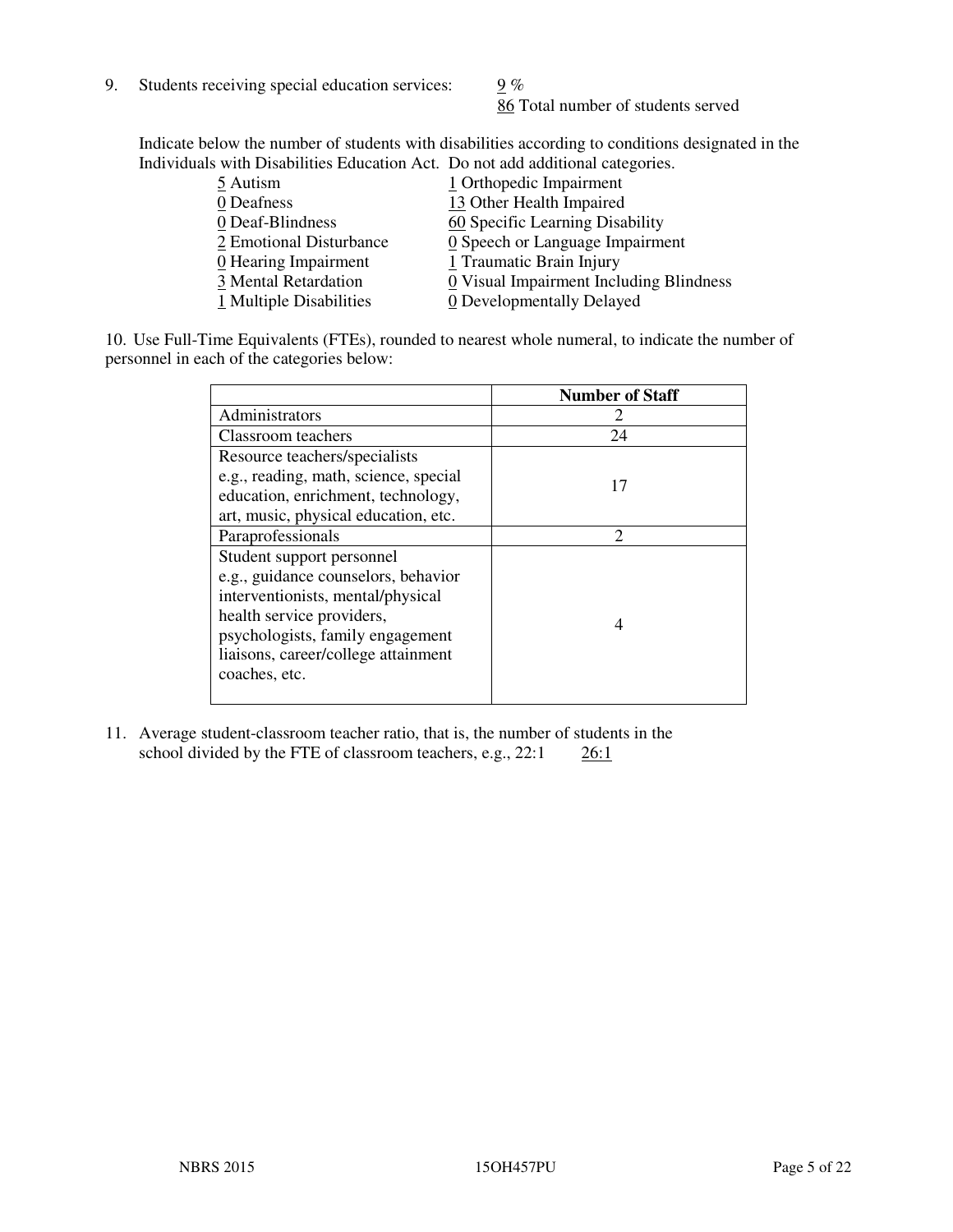12. Show daily student attendance rates. Only high schools need to supply yearly graduation rates.

| <b>Required Information</b> | 2013-2014     | 2012-2013       | 2011-2012 | 2010-2011 | 2009-2010 |
|-----------------------------|---------------|-----------------|-----------|-----------|-----------|
| Daily student attendance    | 95%           | 95%             | 95% $\,$  | 95%       | 94%       |
| High school graduation rate | $\gamma_{\%}$ | $\mathcal{V}_o$ | $0\%$     | 0%        | 0%        |

#### 13. **For schools ending in grade 12 (high schools)**

Show percentages to indicate the post-secondary status of students who graduated in Spring 2014

| <b>Post-Secondary Status</b>                  |       |
|-----------------------------------------------|-------|
| Graduating class size                         |       |
| Enrolled in a 4-year college or university    | በ‰    |
| Enrolled in a community college               | $0\%$ |
| Enrolled in career/technical training program | $0\%$ |
| Found employment                              | $0\%$ |
| Joined the military or other public service   | 0%    |
| Other                                         |       |

14. Indicate whether your school has previously received a National Blue Ribbon Schools award. Yes No X

If yes, select the year in which your school received the award.

15. Please summarize your school mission in 25 words or less: To prepare all students to meet the academic, social, civic, and employment needs of the future and to instill a passion for life-long learning.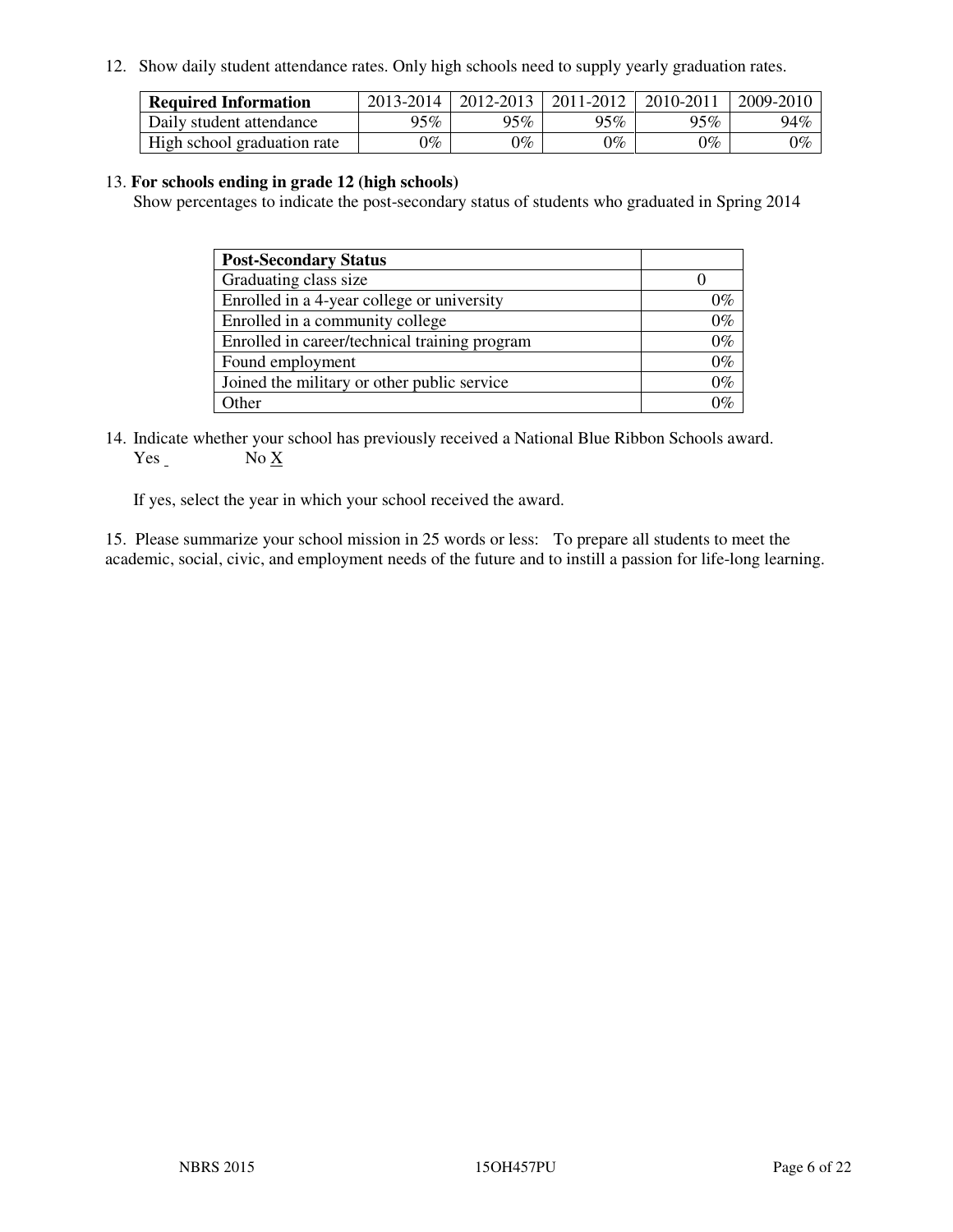# **PART III – SUMMARY**

At Amherst Junior High, we believe that all students can learn, but not all students learn in the same way and on the same day. Students are appreciated for their many unique differences, and we enjoy the challenge of maximizing the learning that takes place each day. However, we know that at the junior high level, not all days are as successful as others. Because of this, junior high students are a challenge and a blessing at the same time. As a building, we are steadfast in providing a top-notch curriculum and instructional program, but we are also focused on nurturing students to be well-rounded individuals and prepared for their future. That is why our mission is to prepare students to meet, to the best of their abilities, the academic, social, civic, and employment needs of the future, and to produce the foundation for the development of ethics, values, and the desire for continued learning.

Amherst Junior High (AJH) is a grades 7-8 public school in the Amherst Exempted Village School District, located in the historic community of Amherst, Ohio. Nestled between the South Amherst Quarries two miles to the south and Lake Erie just two minutes to our north, we are proud to be known as the "Sandstone Capital of the World." Approximately 19,000 people live in the city of Amherst and Amherst Township, with 3,900 students attending the schools in grades K-12. We have "Comet Pride," as our school mascot is the Comet and our town slogan is "Home of the Comets." On Friday football nights, our town is covered with "Go, Comets!" signs posted in downtown business windows and in the yards of many community members. Our town is proud of our schools, and our schools feel fortunate to reside in such a terrific community.

Amherst was established by pioneer settler Josiah Harris, who relocated to this area around 1818 and is the namesake of one of our elementary schools, Harris Elementary. Amherst Junior High was built in 2002 and is the newest of five buildings in the district. We are the home of alumni including Henry Stratton, founder of Bryant & Stratton College; Mike Finley, a writer and author of over 110 books; and Jesse Csincsak, amateur snowboarder and winner of the fourth season of ABC's The Bachelorette.

AJH consists of 635 students, and our enrollment is slowly declining each year, which is the same for our district overall. Our district consists of two elementary buildings, one middle school, our junior high, and the high school. Our highest enrollment subgroup is white, non-Hispanic at 80.2%. However, students come from diverse cultural, religious, and family structures. Almost a quarter (23%) of our student population is economically disadvantaged. Our district's special education population is 14.8%, and AJH is one of two buildings that house a multiple handicap (MH) unit and an emotionally disturbed (ED) unit. All of the special education programs at AJH support students in the general education classroom. Our students achieve success due to the outstanding partnership, flexibility, and commitment of our staff in developing instructional programs tailored for each child.

Our Building Leadership Team is a key component of the positive turnaround our building has made with academic success. Established in 2010, the BLiT consistently comprises 10-12 teachers, administrators, and support staff. We strongly believe in the "i" that is in the initials of BLiT. That "i" stands for instructional, and we stand by the belief that everything we discuss should be focused on the improvement of instructional practices and programs at AJH. If the BLiT is not talking about instructional practices, then we are forgetting about our focus and what is important to our group.

One example of the BLiT making effective changes for students is in the way we closely examined the master schedule and ultimately changed the percentage of time students spend in core academic classes. We had noticed that students were spending an average of 50% of their school day in core classes, while the other 50% of their day was in elective classes, study halls, and lunch. As a staff, we had never considered or even noticed this until the BLiT figured it out. We compared our schedule to the other junior highs in our conference (SWC) and realized that our students were experiencing the least amount of core instructional time in the entire conference. Therefore, the BLiT decided to block our language arts and math classes so that these two periods would each be 76 minutes long. All other periods and classes would remain at 49 minutes. The result of this change is that a student's school day now consists of 63% of time spent in core academic classes, with an emphasis on math and language arts.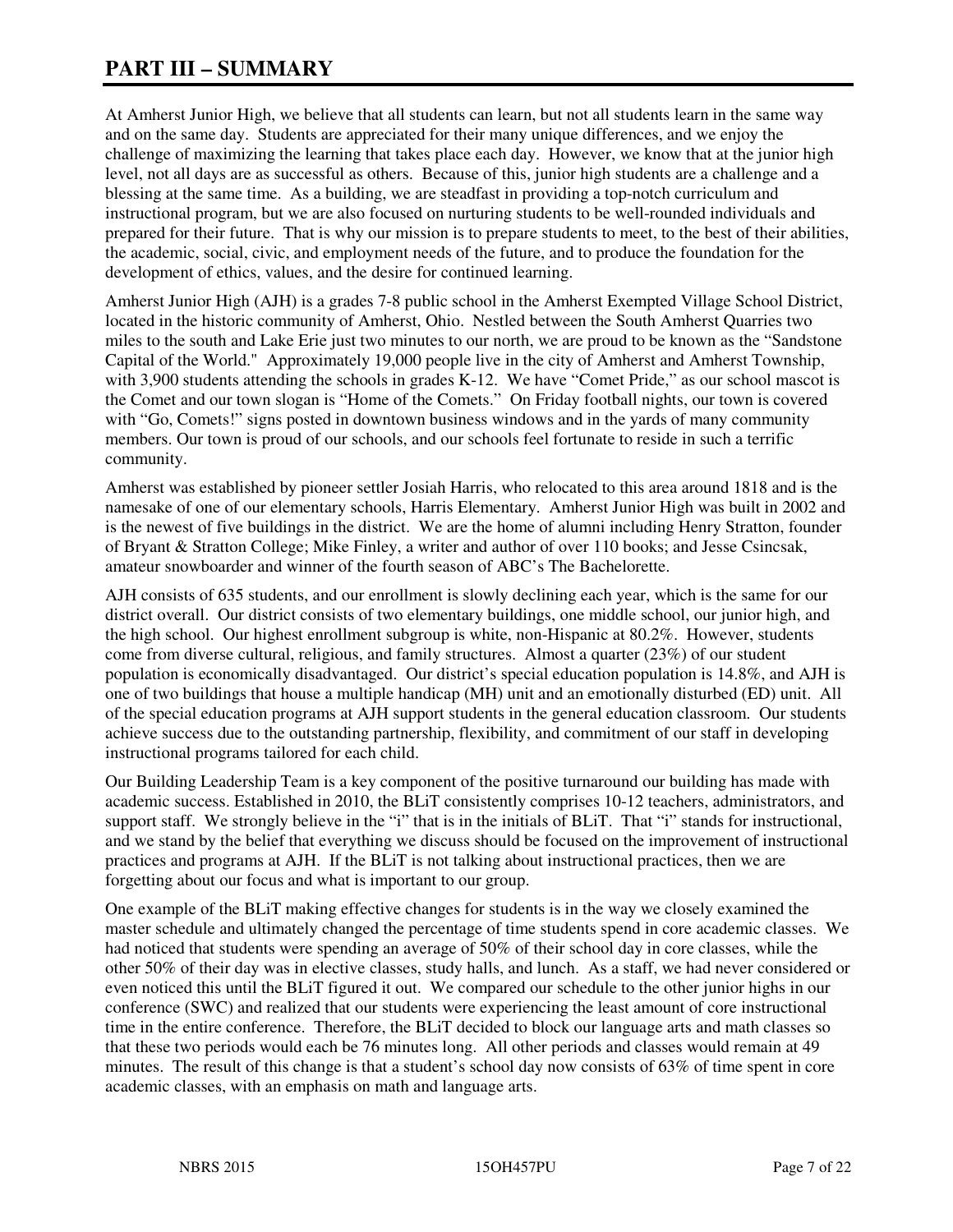# **1. Core Curriculum:**

At Amherst Junior High, instruction and assessments focus on the Common Core and State of Ohio academic content standards. The previous two years, our ELA and math teachers were proactive in making a smooth transition to the Common Core, collaborating to examine the new standards, create crosswalks, identify power standards, create assessments, and build curriculum maps. The AJH English language arts department is completely committed to the Core and utilizes a variety of resources, including novels, literature anthologies, grammar textbooks, relevant videos, and Scholastic magazines to address the standards in the three levels of ELA offered per grade level. The math department also adheres to the Core standards, offering a total of six math courses and incorporating traditional textbooks as well as interactive software, including IXL and Accelerated Math. All ELA and math courses emphasize the acquisition of foundational skills through careful repetition and review, with teachers explicitly tying new concepts into those already mastered.

We are fortunate at AJH to have science and social studies teachers who are passionate about their curriculums and experts in their respective content areas. However, they also know the importance of developing students' reading, writing, and citing skills in their own classrooms. The science department follows Ohio Content Standards, focusing on earth science in seventh grade and physical science in eighth, with a lab-based approach in both comprehensive and advanced levels. The history/social studies department also follows Ohio Content Standards, centering on world history/geography in seventh grade and American history (pre-colonial through Reconstruction) in eighth, using traditional textbooks as well as online resources and activities in the comprehensive and advanced levels. Science and history courses also integrate relevant memoirs and novels (e.g., Hickam's October Sky and Grant's Blood Red Horse), incorporate twenty-first century research skills, and emphasize the Core's technical reading and writing skills in their curriculums.

As part of our ongoing quest to improve instruction, our BLiT researched and compared our school data to that of surrounding junior highs as well as to Northeast Ohio schools demographically similar to ours. Through our study, we found a glaring area of weakness in the area of writing. Not only were our students performing lower than students in other schools on short and extended response questions, our building was also below the state average on these questions. This immediately became an area of focus for our entire school. All departments and classrooms began to emphasize writing across the curriculum. The rationale behind this building-wide focus area was shared with all teachers and support staff, and quite frankly, the data spoke for itself. Our ELA department chair gave staff in-services on proper writing techniques, how to help students craft strong topic sentences, and how to create writing prompts from informational text. We established a culture in the building where everyone felt comfortable using our ELA teachers as coaches and mentors for help with writing across the curriculum.

The Common Core emphasizes the importance of citing textual evidence for answers to text-based questions, requiring students to provide clear support for analyses and inferences. With the implementation of the Core, our building goal for writing across the curriculum evolved to include citing across the disciplines as well. Again, our ELA department chair provided in-services on how to write citations and integrate quoted material into a written response. Our staff embraced this new responsibility, and today it is common to see our science teachers requiring students to include quoted material from their text when writing a lab report, or our history teachers expecting students to integrate quoted primary source material into extended responses on tests. Because our teachers recognize that reading comprehension is not just "the language arts teachers' job," we have seen enormous improvement in the accuracy and quality of our students' reading and writing. Frequently, students return to the text at hand to "make sure that's what it really said," an essential reading skill for college and beyond. We feel strongly that our building-wide emphasis on reading and writing has increased student achievement, is preparing our students for high school, and is providing a strong foundation for skills that are vital in college and careers.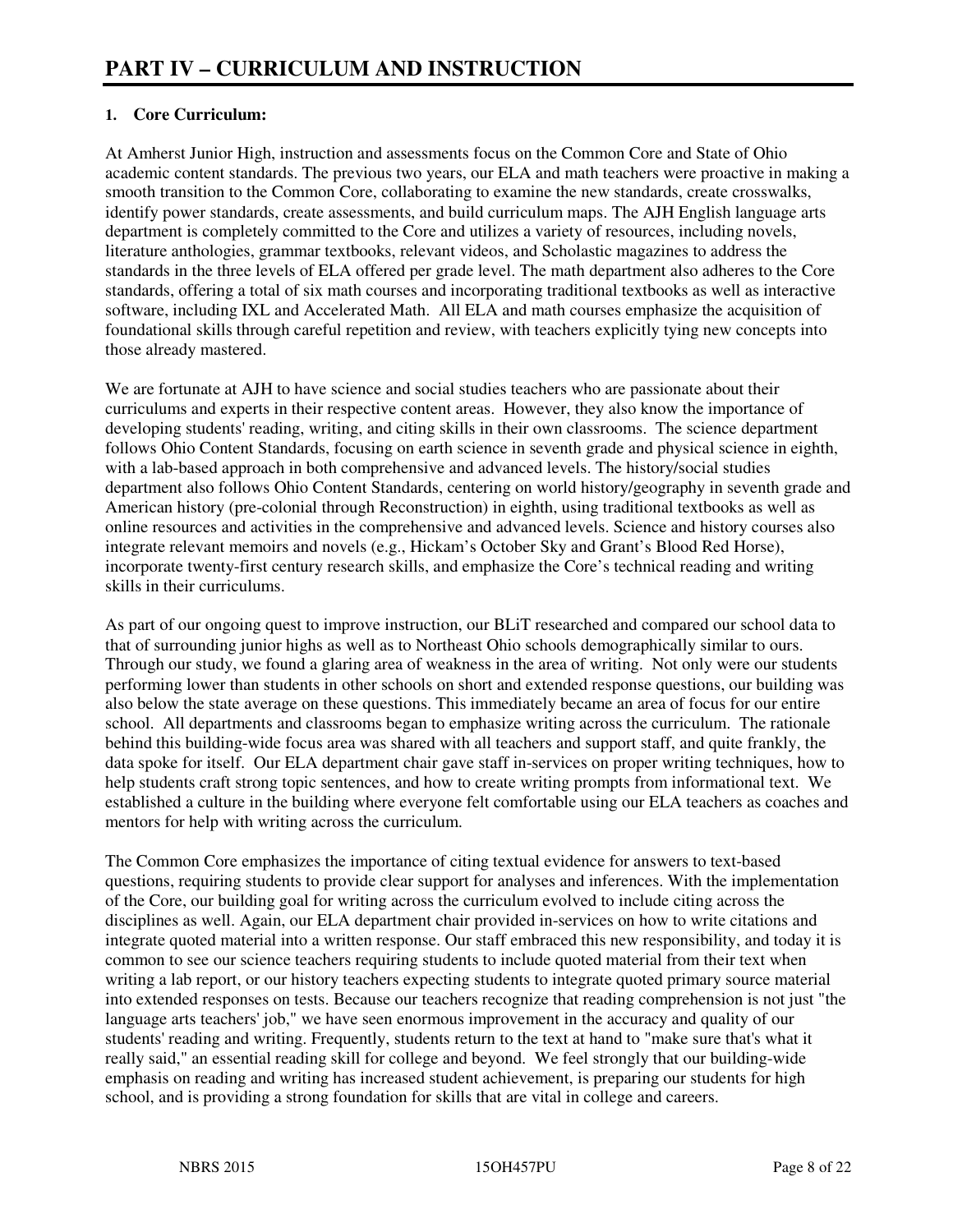Secondary Education:

Clear connections between the core curriculum and college/career readiness are made throughout the year. For example, all eighth graders are encouraged to take a one-day excused absence in order to participate in job shadowing, with shadowing-related activities integrated into students' coursework. Some teachers include practice ACT and SAT questions as bell work to give students early exposure to these college entrance exams. Honors ELA students complete a college research project, culminating in a panel discussion with former AJH students who are now successful college students and can offer suggestions on how to prepare for the rigors of college coursework.

# **2. Other Curriculum Areas:**

It is important for AJH students to have a wide range of experiences that help them become well-rounded individuals. However, as a district we also are cognizant of keeping our staffing aligned with district enrollment. We do not spend money simply to have extra programs or offer special electives. Therefore, we constantly analyze how all curriculums and staffing needs can be adjusted to give our students as many opportunities as possible. In other words, we take advantage of the "bang for your buck" philosophy and continually monitor our programs, schedules, and staffing to see how we can continue to give students an array of experiences while being fiscally responsible. That is why our district spending per pupil in 2013/2014 was \$8,703 and the state average was \$9,189. Even though our district/building performs above the state average academically, our per-pupil expenditure is well below the state average.

AJH offers a variety of curricular programs beyond the four core academic classes. In music, students are able to choose from choir, music appreciation, band, and jazz band, along with a strings program that began in the elementary school and is growing into the junior high. One hundred percent of our students participate in our music program, often for the full two years, learning essential teamwork, performance, math, and reading skills in the process.

AJH offers two nine-week visual art courses, open to all students: one focusing on self-identity, where students express their emotions through drawing, print-making, and painting; the other more nature-focused, using multi-media sculpture to identify ideas and ideals. Our art teacher was selected as the 2013 Northeast Region recipient of the Outstanding Art Teacher Award. Students in both grades can also select our nineweek arts technology course, a paperless class where students learn to make presentations and utilize digital software and programs as tools that will be useful in other classes and in their future careers. Only two years old, this technology course helps students become "productive workers and wise consumers of technological products and services." Its teacher won the WVIZ/PBS Innovative Educator Award for Art Education in 2014 for her ability to integrate technology into teaching and learning. The same teacher also runs our AJH digital newspaper club, which gives students the opportunity to write and edit stories, take and upload pictures, and completely compile the monthly digital newspaper emailed to all AJH parents and students. Almost all students participate in at least one visual arts course.

We are also able to schedule classes such as health, physical education A and B, and family and consumer science (including nutrition and personal finance). Beginning next school year, health will be offered as a high school course for which students will earn high school credit. In physical education, we are following the new PE standards, requiring students to create marketing projects that encourage the readers to participate in physical activity. Another project requires students to show knowledge of skill performance and includes research and citing. All students participate in PE, and all eighth graders take at least one health class. Approximately 80% of students take family and consumer science, a popular elective. As part of that course, a local Junior Achievement business leader conducts six lessons that provide students with practical information about personal finance and also assists students in identifying appropriate education and career goals.

In foreign language, we have Spanish I, a high school course worth high school credit. We also have French A and B, and if students complete both sections, they will also earn high school credit. Additionally, we have a World Cultures class where students can explore many different countries, cultures, and customs. With Spanish available to eighth graders and French and World Cultures open to both, approximately 50% of students participate.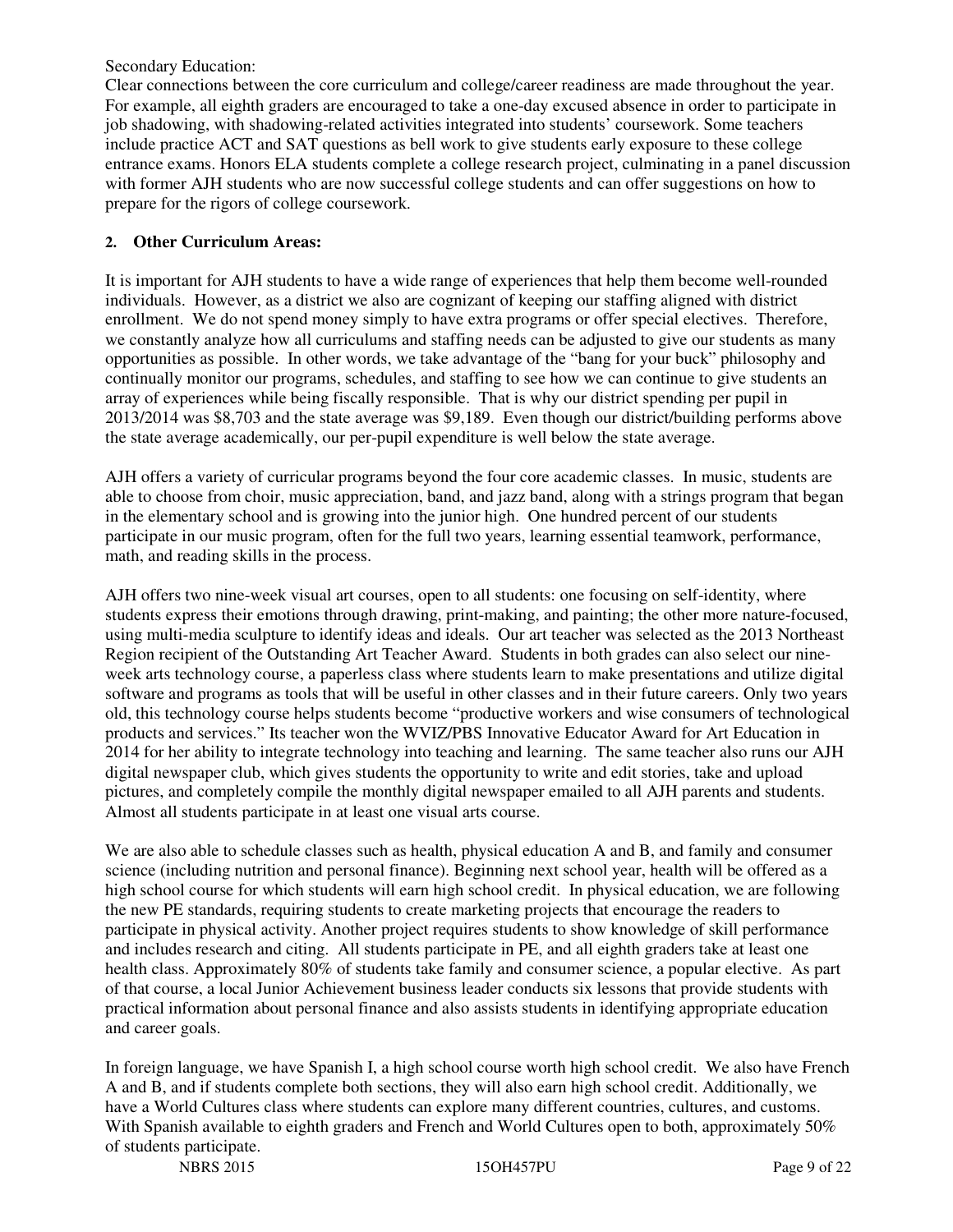All of our "life skills" classes listed above fully support building goals and initiatives. We are blessed to have dedicated teachers in these positions who know the importance of all staff working together on common goals. Therefore, they constantly embed writing and citing into their lesson planning and instruction. They also incorporate as much informational text into their lessons as possible, including recently published articles about topics in their respective disciplines, so that students have more experience with real-world nonfiction reading.

#### **3. Instructional Methods and Interventions:**

The needs of AJH students drive instruction. Our goal is to provide a productive challenge in line with the abilities of every child. Instructional content is strategically differentiated through frontloading, curriculum compacting, and adjusting the complexity of assignments. Processes and products differ with the use of resources, such as our one-to-one Chrome books in math classes and mobile iPad carts utilized by all departments.

AJH supports the special education population through a combination of co-teaching within the general education setting and specialized instruction within small groups. All special needs students follow grade level-appropriate curriculum, with the exception of the multi-handicapped classroom. All students on an IEP have a daily 23-46 minute intervention period with their case manager, based on each student's individual needs. During this time, the Intervention Specialists reteach lessons, assist students in studying for tests, and help students maintain a system of organization. We also have established a strong co-teaching atmosphere within the building. Our regular education and special needs teachers do an outstanding job of collaborating to benefit all learners in the classroom. Because of this success, two of our co-teachers were awarded the Outstanding Educators Team Award in 2011 by the Region 2 State Support Team.

AJH teachers strive to challenge our gifted learners. Our gifted intervention specialist (GIS) is available to meet with teacher-based teams to plan lessons and discuss instructional practices. Two examples of leveled instruction for high ability learners include the Gifted/Honors English program, taught by the GIS, and Algebra I and Advanced Geometry, offered for high school credit. Our Science Olympiad and Academic Competition teams provide additional challenges for gifted learners.

Our mathematics teachers believe students can benefit from additional areas of instruction individually tailored for each learner. AJH teachers utilize IXL, an online program that allows each student to adopt an individualized approach to the math curriculum. Teachers align IXL assignments with mathematics standards they are covering based on student performance during formative assessments. The IXL program is dynamic, supporting adaptive learning for each child, and the teacher can monitor progress and gather data through its detailed reports. For some students, IXL is additional practice that feels like play; for others, it provides critical intervention in weak areas; for the rest, it becomes enrichment when they enter the "Challenge Zone" because they have already mastered the required standards for their particular math class.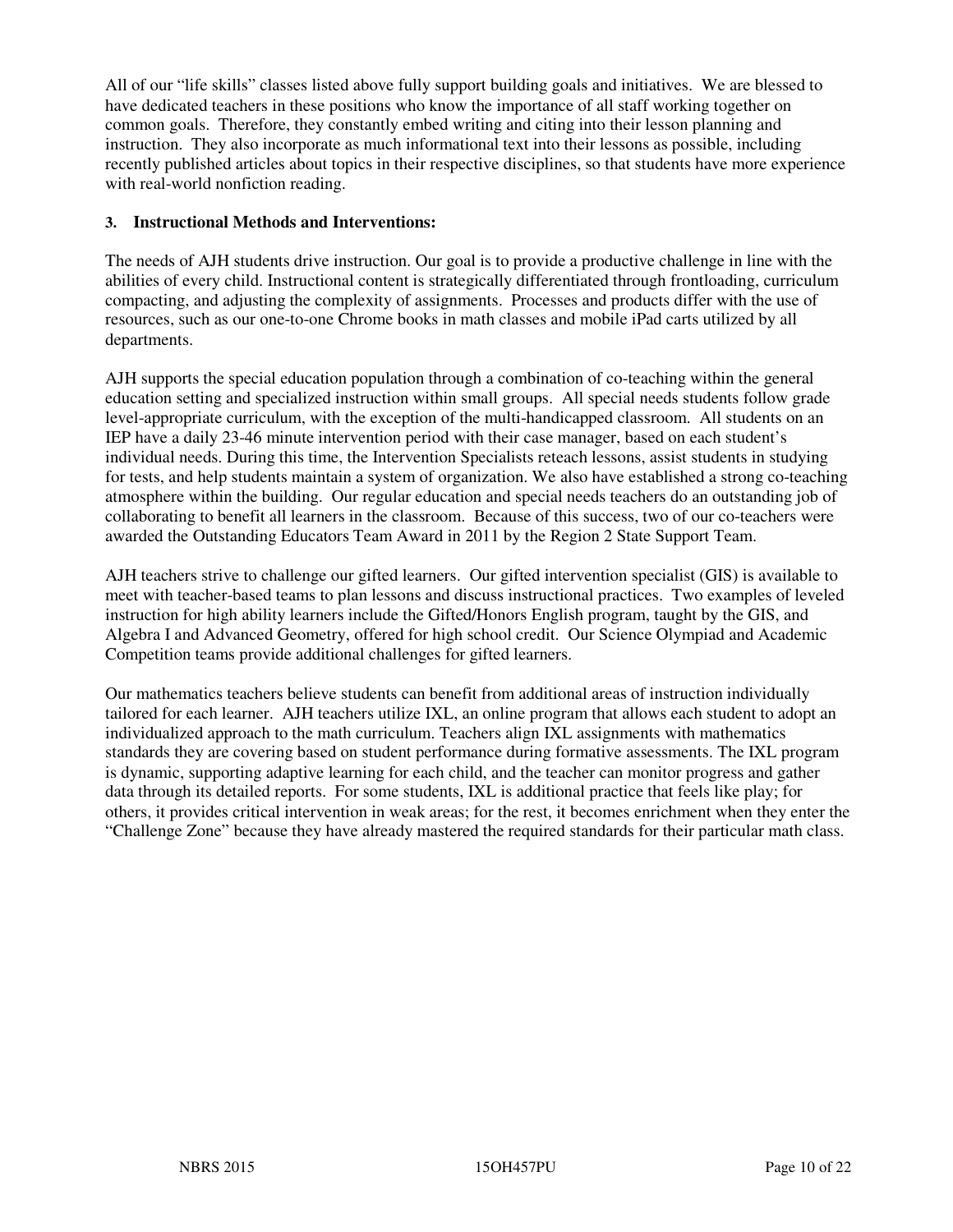#### **1. Assessment Results Narrative Summary:**

We participate in Ohio Achievement Assessments for 7th and 8th grade reading and math. Based on these tests, our building receives a report with letter grades reflecting seven areas: achievement in performance and indicators, gap closing, and value added for students with disabilities, lowest 20%, gifted, and overall. We are proud that AJH received six A's and one B on our 2013/2014 report card. We worked hard to get to that B, which was in our performance index (PI) score of 106.8, including 72.3% of our students scoring advanced or accelerated. We have experienced our fifth straight year of PI score improvement: Beginning with the 2009/2010 school year, our increases have been 99.2, 100.1, 103, 106.3, and 106.8 in 2013/2014.

The assessment data presented in the application tables is fun to dissect since it shows the consistent pattern of scores increasing. The five-year trend clearly demonstrates several areas of improvement. For instance, in the areas of 7th grade math and reading, our 'accelerated and above' scores for all students have increased 23.3%. In those same tested areas, our economically disadvantaged students increased an average of 22.4% for being 'proficient and above." For students with disabilities, our "proficient and above' kids have increased an average of 33.6% when all four tested areas are considered. One change we have made in the area of special education is that all students are taught grade-level academic standards regardless of their ability levels and learning styles. The only exception is the multi-handicapped classroom. Therefore, students are challenged as work is modified and their instruction is provided in a variety of ways to help them master grade-level learning goals.

To continue closing the achievement gap between our students with disabilities (80% average) and our test scores of all students (96% average), we will continue fine-tuning successful instructional practices, interventions, and co-teaching models. We believe that with the improvement of our special needs students' academic performance over the last five years (+33.6%), we are on the right track. By continuing to implement our best practices, we believe we can narrow this gap to less than 10%.

#### **2. Assessment for Instruction and Learning and Sharing Assessment Results:**

At the beginning of the school year, we completely engulf ourselves in the OAA data, relying heavily on students' OAA scores for planning and instruction. For instance, we rank all incoming 7th graders by their most recent OAA math scores, along with a numeric representation of their teachers' ratings of classroom performance, and use the resulting combined data to place students into appropriate math courses. When analyzing ELA data from reading tests, we look for widespread areas of weakness, such as vocabulary acquisition, and communicate with the staff during Teacher-based Team (TBT) meetings to ensure that all teachers are aware of the weak areas and how to address them within their own content areas.

Within each classroom, teachers frequently use formative assessments to guide instruction. Often done as bell work or exit tickets, these short assessments provide immediate data to the teacher regarding concepts students are struggling to understand versus content that has been mastered, so the teacher can make adjustments to the next day's lesson. Teachers discuss formative assessment results with students to clarify why certain skills and concepts might merit extra attention prior to a graded test or quiz.

Another assessment strategy commonly used by teachers is to have students do an item-by-item analysis of questions missed on a recent assessment. On an item analysis, students determine not only the correct answer but also why they might have missed it in the first place, whether due to a reading error, a misunderstanding of the question, a lack of preparation, or some other reason. We also administer a building wide practice OAA where students receive their results, along with an item-by-item analysis of what they missed. Teachers are then able to do a targeted intervention in the areas where students struggled. These reflective activities help students take responsibility for their learning and provide an opportunity for students to learn from their mistakes.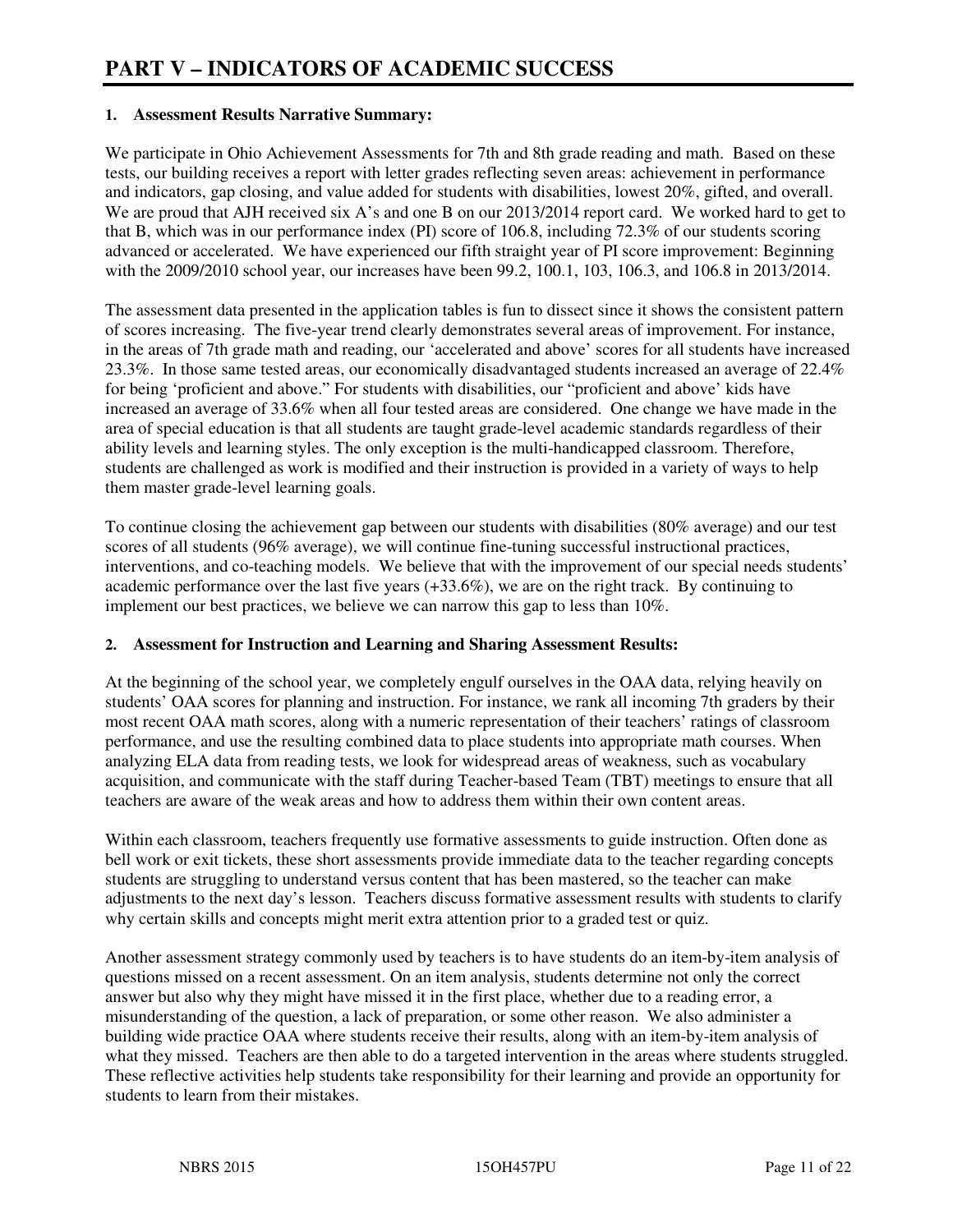# **1. School Climate/Culture**

It is important that as a building we address the social/emotional needs as well as the academic needs of each student. We have two school-wide Positive Behavior Support Programs that help create a climate where learners thrive and grow. In both cases, students are rewarded for positive behavior, which encourages consistent behavior throughout the building. We also have an outstanding Student Council that contributes to the overall tone and culture of the building. These programs allow teachers to focus more on instruction rather than constantly mediating behaviors.

Student Council consists of approximately fifty 7th and 8th graders who organize and facilitate a variety of programs at AJH. Student Council members are divided into eight committees, each with its own focus. Student Council programs include community service, fundraising for causes we passionately support, cosponsoring dances with the PTO, welcoming new students to AJH, honoring teachers for a job well done, increasing school spirit through spirit weeks, and developing specific leadership opportunities such as a ropes course and our three-hour leadership event.

Agents of Change is a program where a specific group of students share a common goal: to increase tolerance and kindness levels throughout their building while decreasing bullying. The members meet monthly to determine what types of programs they would like to develop in order to reach their goal. The programs Agents of Change have developed include the Agents of Change weekly nominee; Kindness Day with locker quotes and complimentary cookies for each student and staff member at AJH; and cheering on the Amherst Special Olympic participants in May by crafting signs, making shirts, and bringing a positive, supporting group of students to the event.

Another program that we incorporate at AJH is called Caught Being Good, through which students' random acts of kindness and helpfulness are highlighted, such as holding the door open for another person or turning in money that was found. Whatever the Caught Being Good example is, students are recognized and rewarded with a \$5 gift card to Subway, Chipotle, or the local movie theater. Their Caught Being Good behavior is highlighted over the daily announcements so that it sets good examples for others. Because of this, if a student ever has a hallway mishap at Amherst Junior High, there will be several students cheerfully bending over to help that student gather the dropped items.

# **2. Engaging Families and Community**

Communication is a key component in establishing a collaborative relationship with parents to ensure student achievement. Three ways we engage parents include weekly electronic newsletters, open-format conferences, and positive communications home. Each week we send a grade-level email newsletter to all parents and guardians. All teachers contribute by informing parents about upcoming instruction and assessments. The newsletters also include important dates, announcements, and PDF fliers when appropriate. Parents have commented many times about how they read their weekly newsletter "religiously" and appreciate always knowing what is going on in their children's classrooms.

Based upon feedback from parents, we have established a new parent-teacher conference format. The teachers are at tables spread out in the cafeteria and gym, and all parents are welcome to show up at any time to meet with the teacher(s) of their choice. Many parents take advantage of this open-door opportunity. Additionally, our BLiT established a building-wide initiative where all staff members made a minimum of three positive phone calls or emails home. The impact of over 200 unexpected positive communications with students' families was positive for everyone involved. Along with the weekly newsletter and the open-format conferences, such communications have improved student achievement, since parents are constantly aware of their students' instruction and performance and subsequently can intervene and reward as necessary.

Part of being a successful student is becoming a good citizen and making a positive difference in others'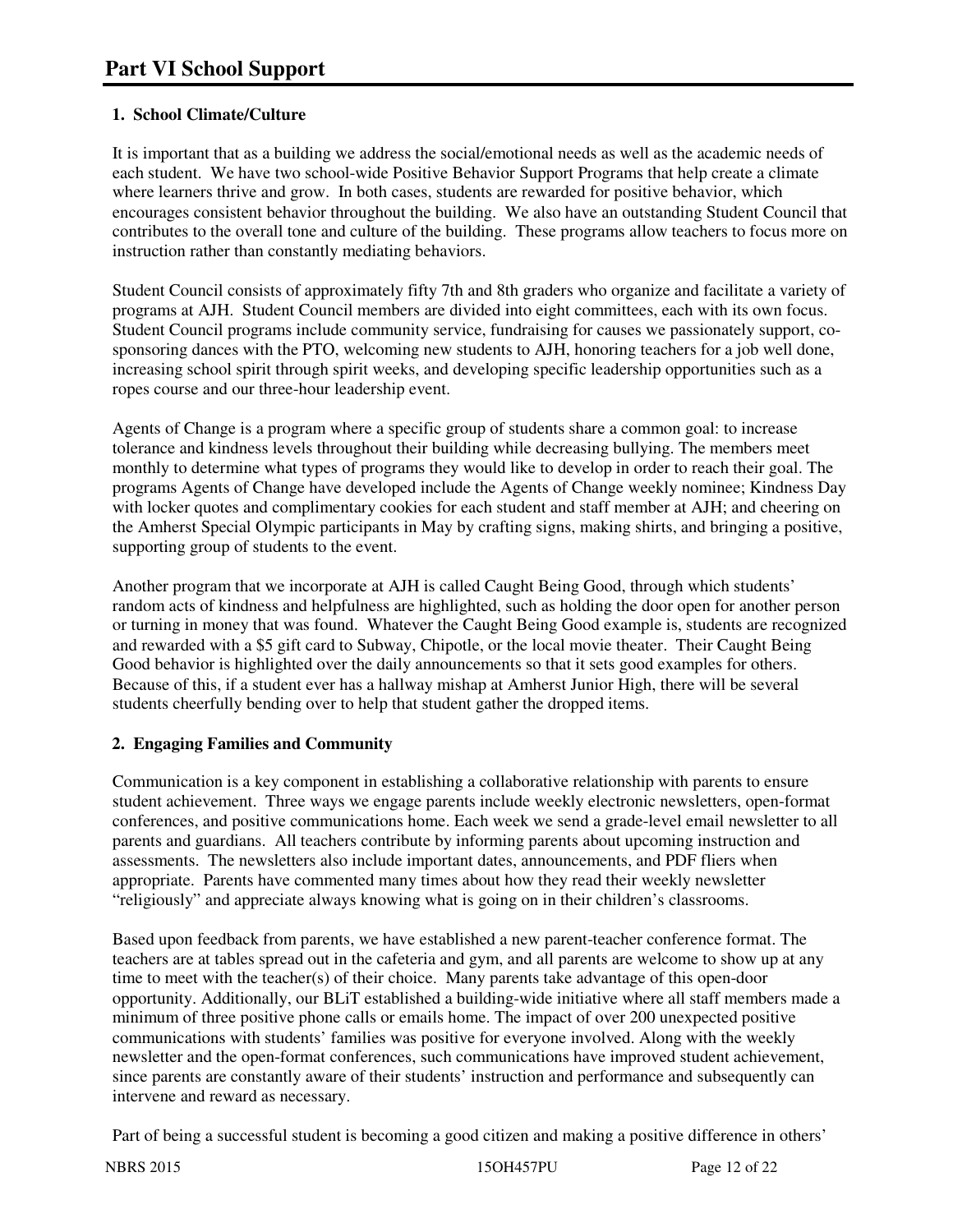lives. To that end, the students and staff foster a community connection through various service projects. During our "Rake a Difference Day" in the fall, AJH students voluntarily bundle up and do a good deed for members of our community by raking leaves for nearby homeowners. In the spring, our softball players volunteer to visit our elementary school and read aloud to the third graders, providing a positive and memorable experience for both age groups involved. Student Council members visit our local nursing home to make crafts and visit with the residents. On Veterans Day, our students plan and conduct an assembly to remember and honor the veterans of our community, some of whom are in attendance. Several times during the year, students organize the collection of donations for a variety of local nonprofit agencies, including Second Harvest Food Bank and the Neighborhood Alliance. These types of student leadership experiences improve academic achievement by building students' confidence, providing opportunities for good citizenship, and strengthening their communications skills.

#### **3. Professional Development**

At Amherst Junior High, we believe that professional development is an ongoing process established within the culture of the building. Therefore, collaboration among staff is a key focus. A priority built into our master schedule is common planning time within departments. Therefore, we have teacher-based teams (TBTs) that meet routinely each week. All staff members are aware of the building-wide TBT schedule and can attend a specific department meeting if needed. We believe that the best professional development available is in our own building and with each other. Teachers collaborate by sharing ideas, creating lesson plans and assessments, and constantly researching new ideas and best practices to implement in their classrooms.

Another key to professional development at AJH is for teachers to hear about the variety of best practices their own colleagues utilize. Therefore, each week, a best practice is highlighted in the weekly bulletin, giving the highlighted teacher a sense of pride and showing others the wonderful instructional practices taking place in nearby classrooms. Continual recognition of best practices leads to meaningful conversation among staff, as well as a drive to "keep up" with colleagues by striving to incorporate best practices daily. In addition to weekly highlights, our Building Leadership Team has created and published a document that lists best practices for "writing across the curriculum." BLiT has also done a "12 Days of Best Practices" during December, promoting classroom instruction and adding a positive tone buildingwide during the holidays.

Our goal at AJH is to provide professional development opportunities for personal growth and reflection on effective teaching and learning. Therefore, many of our teachers have participated in professional learning communities focused on educational books. Two of our recent book studies (for credit through Ashland University) included Teach Like a Champion by Doug Lemov and Whatever It Takes by Richard and Rebecca DuFour. The refinement of our instructional techniques from these book studies impacts our high student achievement and collegial conversations to revitalize our staff's commitment to achieving excellence.

In the areas of school improvement and safety, we have had several professional development experiences through our partnership with the Amherst Police Department. They have provided informational PD lessons about school violence and best response methods, and they have also taken our staff through drills of real-life situations that taught us how to think proactively during emergencies to help keep our students safe. The training they have provided has made all staff feel more informed and better-prepared for unthinkable tragedies.

#### **4. School Leadership**

We recognize that our building's success is dependent upon passion and teamwork. We appreciate that AJH is not just our place of employment--it is our home away from home. Our faculty and staff take great pride in our building and ownership of the various student needs we must address. Leadership is not confined to an office, but permeates the building, beginning with the administration.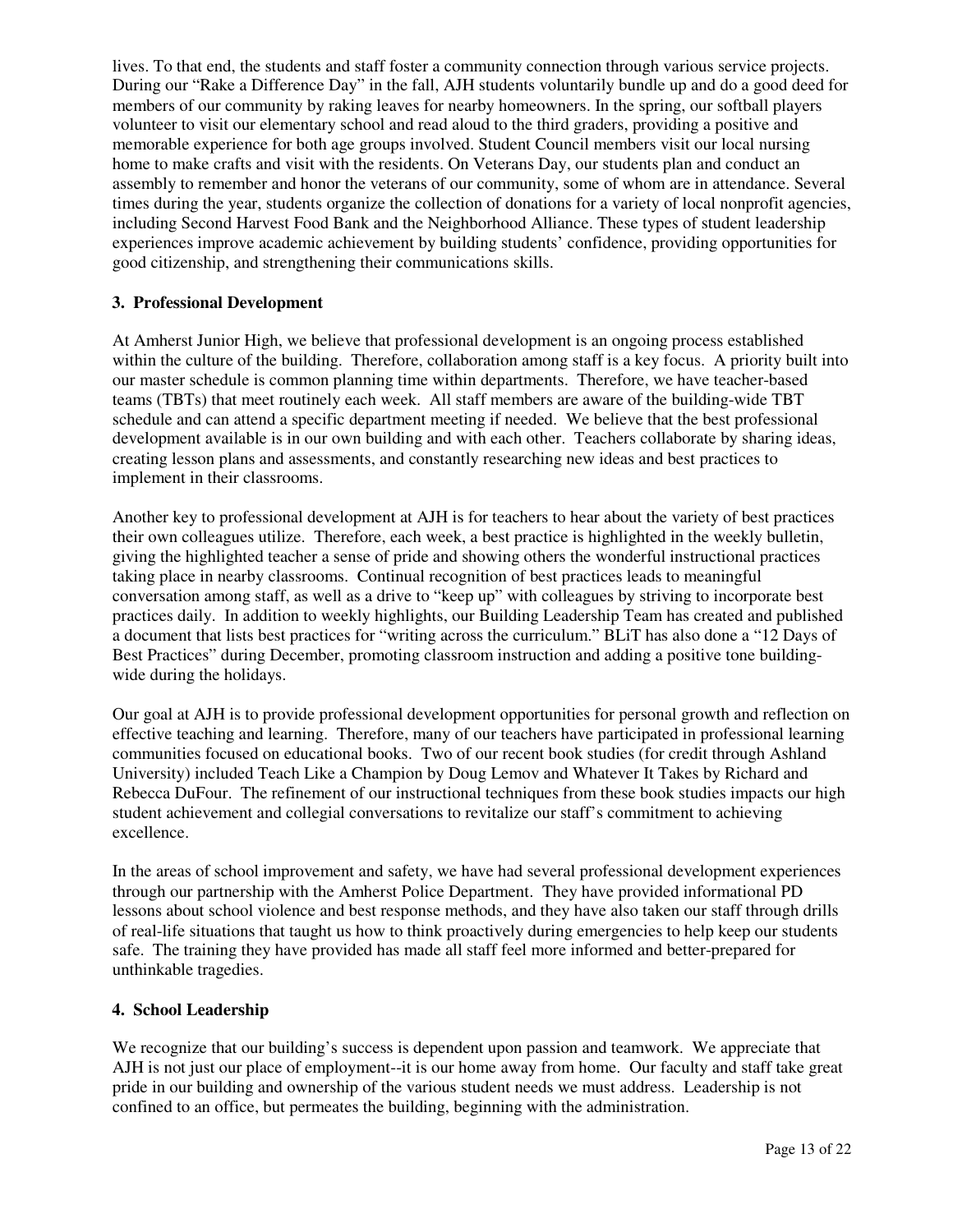The role of AJH administration is to lead by example, while constantly maintaining a focus on student achievement. As facilitators, our principal and vice principal advocate for students and staff, ensure that best practices are utilized and promoted, and create a climate of mutual respect. Constant communication and visibility are hallmarks of our leadership philosophy.

We have established a strong building leadership team focused on improving instruction and achievement building-wide. One example is how the BLiT has chosen short stories (Lexile levels are considered) for every student in the building to read during their language arts classes. The entire building then contributes to the activity by teachers in all content areas creating lessons that align somehow with the short story. This leads to students' much deeper understanding of the text, which is what the Common Core is all about.

Leadership then trickles down to each department, where teacher-based teams are established. The TBTs work collaboratively to interpret data, make instructional decisions, and plan assessments. We are fortunate at AJH to have strong TBTs where teachers are empowered to collaborate on important issues and make decisions. Administration meets with TBTs routinely to discuss data, instruction, and school issues.

We also believe support staff should feel empowered and involved in improving student achievement. For example, our monitors receive and read the novels assigned in core classrooms, so that they can have dialogue and help students with their assignments. Monitors also tutor students and have access to everyone's on-line grade books. One great example of our monitors taking ownership is how one half-time study hall monitor stayed past her time for an entire year just so she could experience a seventh-grade math course, participating in class discussion, completing homework, and taking assessments alongside seventh graders so that she learned the material. Her reward was that she could better help students in her study hall with their math. Because our leadership philosophy is what it is, this person felt a keen sense of her own responsibility for student success and took remarkable steps to ensure she could assist with student achievement.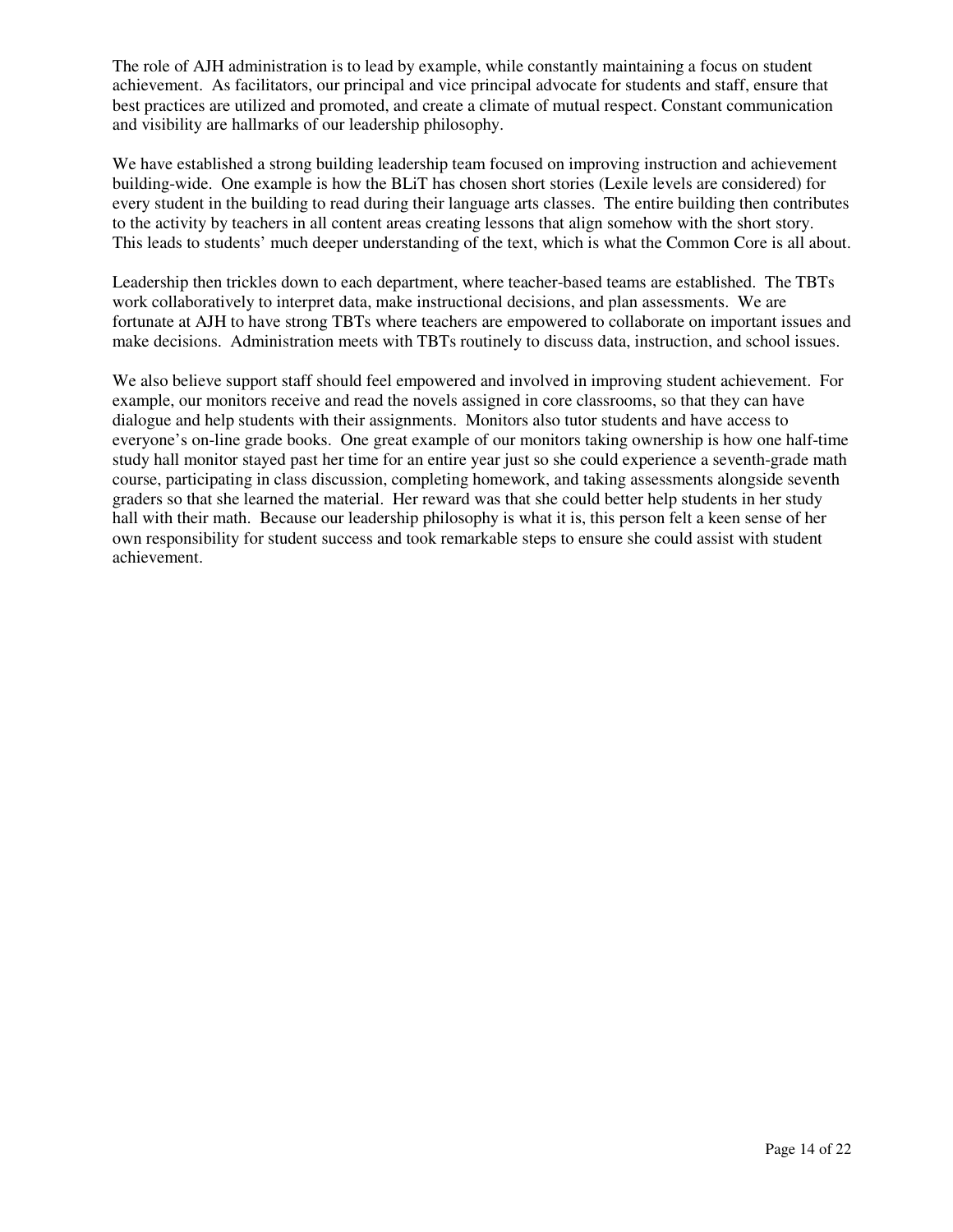| <b>Subject:</b> Math                           | <b>Test:</b> Ohio Achievement Assessment (OAA) |
|------------------------------------------------|------------------------------------------------|
| <b>All Students Tested/Grade: 7</b>            | <b>Edition/Publication Year: 2013</b>          |
| <b>Publisher:</b> Ohio Department of Education |                                                |

# **STATE CRITERION--REFERENCED TESTS**

| School Year                      | 2013-2014    | 2012-2013    | 2011-2012    | 2010-2011    | 2009-2010    |
|----------------------------------|--------------|--------------|--------------|--------------|--------------|
| Testing month                    | Apr          | Apr          | Apr          | Apr          | Apr          |
| <b>SCHOOL SCORES*</b>            |              |              |              |              |              |
| Proficient and above             | 95           | 90           | 90           | 87           | 82           |
| Accelerated and advanced         | 65           | 59           | 51           | 45           | 41           |
| Number of students tested        | 310          | 333          | 329          | 365          | 311          |
| Percent of total students tested | 99           | 99           | 99           | 99           | 99           |
| Number of students tested with   |              |              |              |              |              |
| alternative assessment           |              |              |              |              |              |
| % of students tested with        | $\mathbf{1}$ | $\mathbf{1}$ | $\mathbf{1}$ | $\mathbf{1}$ | $\mathbf{1}$ |
| alternative assessment           |              |              |              |              |              |
| <b>SUBGROUP SCORES</b>           |              |              |              |              |              |
| 1. Free and Reduced-Price        |              |              |              |              |              |
| Meals/Socio-Economic/            |              |              |              |              |              |
| <b>Disadvantaged Students</b>    |              |              |              |              |              |
| Proficient and above             | 91           | 77           | 78           | 76           | 65           |
| Accelerated and advanced         | 47           | 33           | 34           | 31           | 25           |
| Number of students tested        | 66           | 86           | 64           | 74           | 81           |
| 2. Students receiving Special    |              |              |              |              |              |
| <b>Education</b>                 |              |              |              |              |              |
| Proficient and above             | 85           | 54           | 64           | 42           | 26           |
| Accelerated and advanced         | 21           | 14           | 13           | 12           | 5            |
| Number of students tested        | 39           | 57           | 55           | 59           | 39           |
| 3. English Language Learner      |              |              |              |              |              |
| <b>Students</b>                  |              |              |              |              |              |
| Proficient and above             |              |              |              |              |              |
| Accelerated and advanced         |              |              |              |              |              |
| Number of students tested        |              |              |              |              |              |
| 4. Hispanic or Latino            |              |              |              |              |              |
| <b>Students</b>                  |              |              |              |              |              |
| Proficient and above             | 90           | 92           | 86           | 88           | 79           |
| Accelerated and advanced         | 62           | 58           | 42           | 38           | 29           |
| Number of students tested        | 39           | 48           | 36           | 52           | 24           |
| 5. African-American              |              |              |              |              |              |
| <b>Students</b>                  |              |              |              |              |              |
| Proficient and above             | 70           |              |              | 71           |              |
| Accelerated and advanced         | 10           |              |              | 21           |              |
| Number of students tested        | 10           |              |              | 14           |              |
| <b>6. Asian Students</b>         |              |              |              |              |              |
| Proficient and above             |              |              |              |              |              |
| Accelerated and advanced         |              |              |              |              |              |
| Number of students tested        |              |              |              |              |              |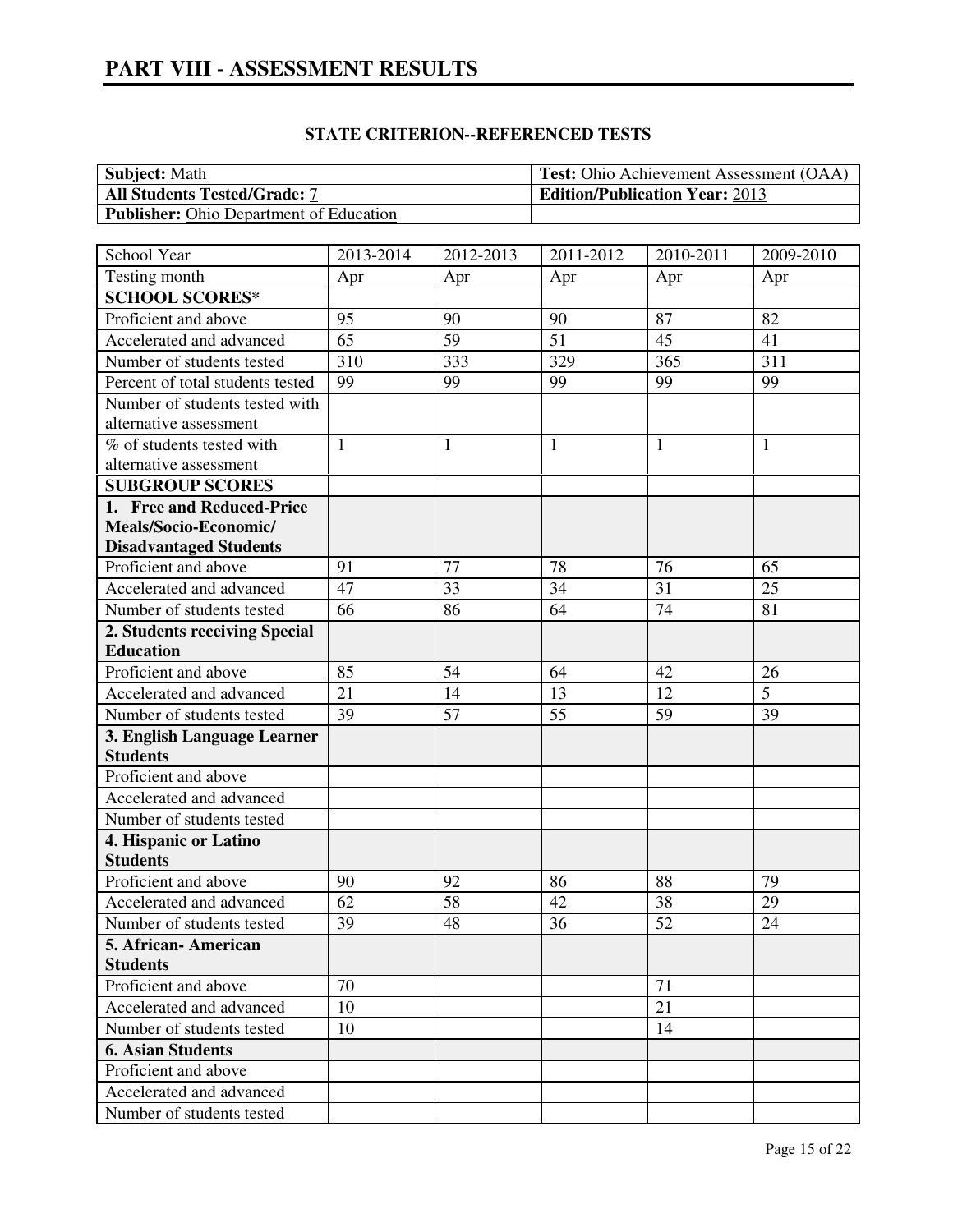| School Year                      | 2013-2014 | 2012-2013 | 2011-2012 | 2010-2011 | 2009-2010 |
|----------------------------------|-----------|-----------|-----------|-----------|-----------|
| 7. American Indian or            |           |           |           |           |           |
| <b>Alaska Native Students</b>    |           |           |           |           |           |
| Proficient and above             |           |           |           |           |           |
| Accelerated and advanced         |           |           |           |           |           |
| Number of students tested        |           |           |           |           |           |
| 8. Native Hawaiian or other      |           |           |           |           |           |
| <b>Pacific Islander Students</b> |           |           |           |           |           |
| Proficient and above             |           |           |           |           |           |
| Accelerated and advanced         |           |           |           |           |           |
| Number of students tested        |           |           |           |           |           |
| 9. White Students                |           |           |           |           |           |
| Proficient and above             | 96        | 90        | 91        | 87        | 84        |
| Accelerated and advanced         | 67        | 60        | 52        | 47        | 45        |
| Number of students tested        | 246       | 263       | 274       | 283       | 258       |
| 10. Two or More Races            |           |           |           |           |           |
| identified Students              |           |           |           |           |           |
| Proficient and above             | 92        | 93        |           | 83        | 72        |
| Accelerated and advanced         | 67        | 40        |           | 42        | 17        |
| Number of students tested        | 12        | 15        |           | 12        | 18        |
| 11. Other 1: Other 1             |           |           |           |           |           |
| Proficient and above             |           |           |           |           |           |
| Accelerated and advanced         |           |           |           |           |           |
| Number of students tested        |           |           |           |           |           |
| 12. Other 2: Other 2             |           |           |           |           |           |
| Proficient and above             |           |           |           |           |           |
| Accelerated and advanced         |           |           |           |           |           |
| Number of students tested        |           |           |           |           |           |
| 13. Other 3: Other 3             |           |           |           |           |           |
| Proficient and above             |           |           |           |           |           |
| Accelerated and advanced         |           |           |           |           |           |
| Number of students tested        |           |           |           |           |           |

**NOTES:** Please note that the only two years we had greater then 10 students in the African-American subgroup was during the 2010-2011 and 2013-2014 school years. In addition, 2011-2012 was the only year we had less then 10 students in the Two or More Races subgroup.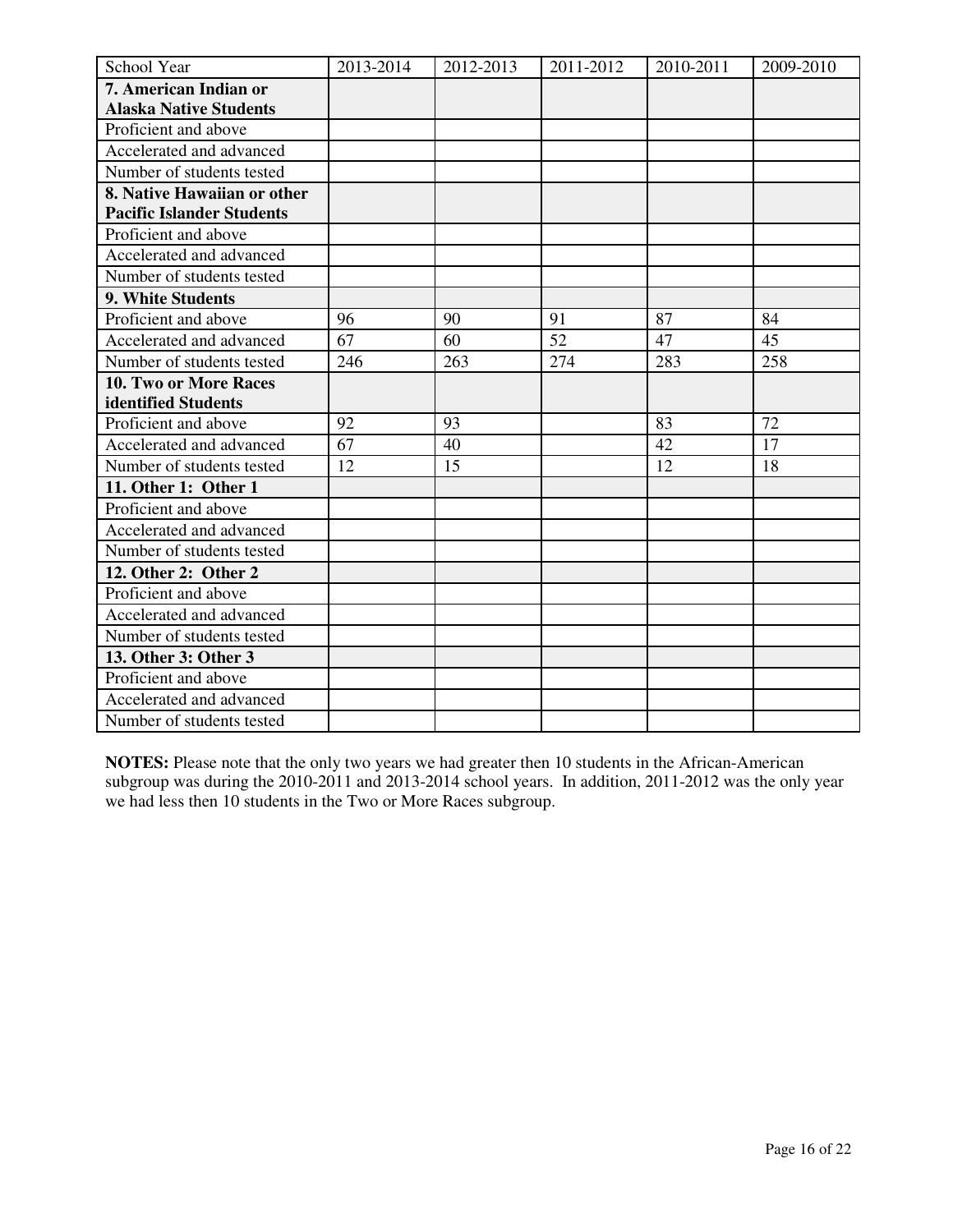# **STATE CRITERION--REFERENCED TESTS**

| <b>Subject:</b> Math                           | <b>Test:</b> Ohio Achievement Assessment (OAA) |
|------------------------------------------------|------------------------------------------------|
| <b>All Students Tested/Grade: 8</b>            | <b>Edition/Publication Year: 2013</b>          |
| <b>Publisher:</b> Ohio Department of Education |                                                |

| School Year                      | 2013-2014    | 2012-2013    | 2011-2012    | 2010-2011 | 2009-2010 |
|----------------------------------|--------------|--------------|--------------|-----------|-----------|
| Testing month                    | Apr          | Apr          | Apr          | Apr       | Apr       |
| <b>SCHOOL SCORES*</b>            |              |              |              |           |           |
| Proficient and above             | 96           | 97           | 90           | 87        | 84        |
| Accelerated and advanced         | 57           | 67           | 44           | 41        | 40        |
| Number of students tested        | 336          | 328          | 365          | 314       | 322       |
| Percent of total students tested | 99           | 99           | 99           | 99        | 99        |
| Number of students tested with   |              |              |              |           |           |
| alternative assessment           |              |              |              |           |           |
| % of students tested with        | $\mathbf{1}$ | $\mathbf{1}$ | $\mathbf{1}$ | 1         | 1         |
| alternative assessment           |              |              |              |           |           |
| <b>SUBGROUP SCORES</b>           |              |              |              |           |           |
| 1. Free and Reduced-Price        |              |              |              |           |           |
| Meals/Socio-Economic/            |              |              |              |           |           |
| <b>Disadvantaged Students</b>    |              |              |              |           |           |
| Proficient and above             | 93           | 93           | 87           | 73        | 72        |
| Accelerated and advanced         | 42           | 47           | 36           | 19        | 33        |
| Number of students tested        | 72           | 73           | 78           | 79        | 64        |
| 2. Students receiving Special    |              |              |              |           |           |
| <b>Education</b>                 |              |              |              |           |           |
| Proficient and above             | 80           | 85           | 60           | 60        | 53        |
| Accelerated and advanced         | 16           | 21           | 8            | 9         | 8         |
| Number of students tested        | 50           | 53           | 63           | 45        | 51        |
| 3. English Language Learner      |              |              |              |           |           |
| <b>Students</b>                  |              |              |              |           |           |
| Proficient and above             |              |              |              |           |           |
| Accelerated and advanced         |              |              |              |           |           |
| Number of students tested        |              |              |              |           |           |
| 4. Hispanic or Latino            |              |              |              |           |           |
| <b>Students</b>                  |              |              |              |           |           |
| Proficient and above             | 96           | 90           | 94           | 77        | 74        |
| Accelerated and advanced         | 51           | 49           | 42           | 29        | 26        |
| Number of students tested        | 49           | 39           | 53           | 31        | 31        |
| 5. African- American             |              |              |              |           |           |
| <b>Students</b>                  |              |              |              |           |           |
| Proficient and above             |              |              |              |           |           |
| Accelerated and advanced         |              |              |              |           |           |
| Number of students tested        |              |              |              |           |           |
| <b>6. Asian Students</b>         |              |              |              |           |           |
| Proficient and above             |              |              |              |           |           |
| Accelerated and advanced         |              |              |              |           |           |
| Number of students tested        |              |              |              |           |           |
| 7. American Indian or            |              |              |              |           |           |
| <b>Alaska Native Students</b>    |              |              |              |           |           |
| Proficient and above             |              |              |              |           |           |
| Accelerated and advanced         |              |              |              |           |           |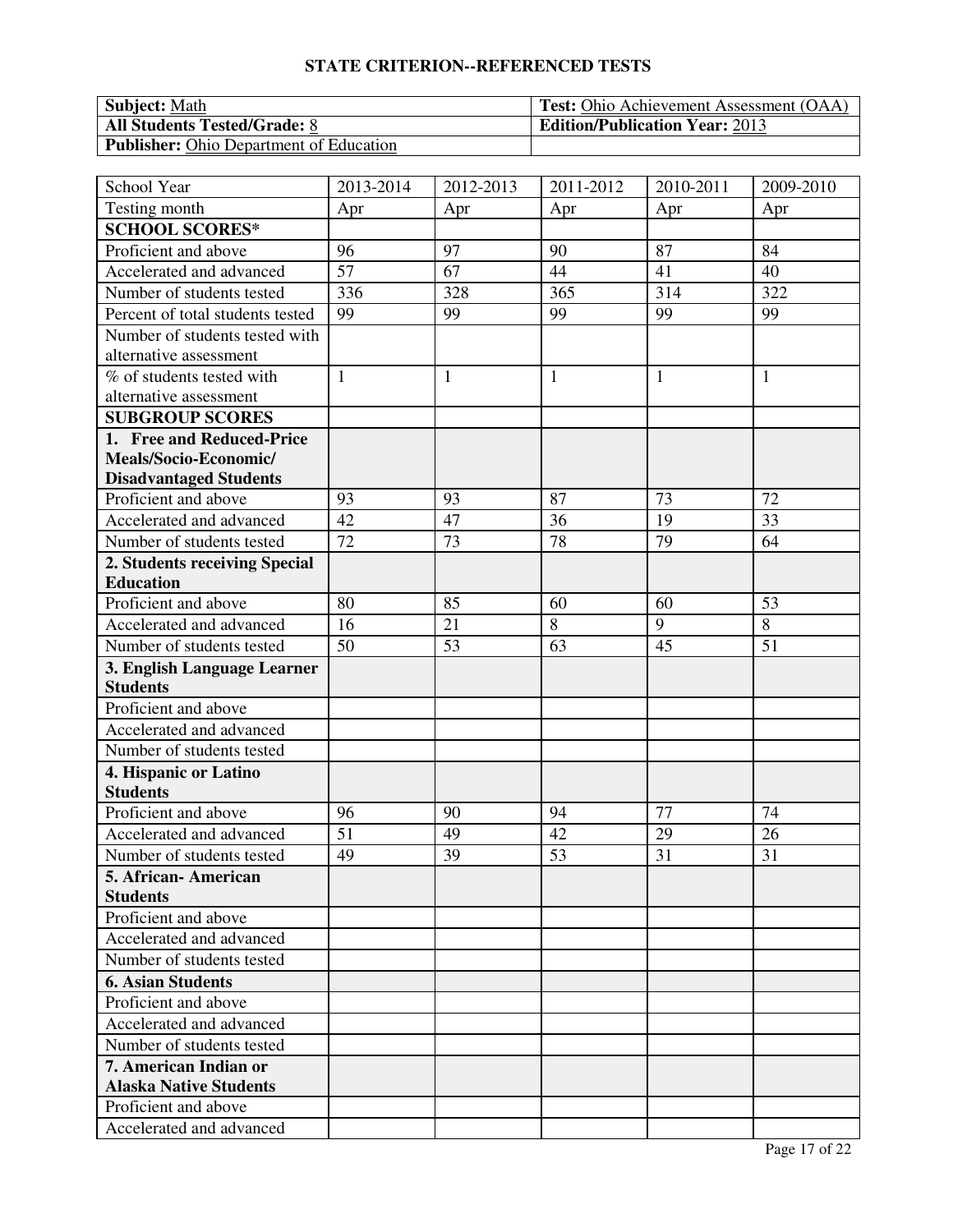| School Year                      | 2013-2014 | 2012-2013 | 2011-2012 | 2010-2011 | 2009-2010 |
|----------------------------------|-----------|-----------|-----------|-----------|-----------|
| Number of students tested        |           |           |           |           |           |
| 8. Native Hawaiian or other      |           |           |           |           |           |
| <b>Pacific Islander Students</b> |           |           |           |           |           |
| Proficient and above             |           |           |           |           |           |
| Accelerated and advanced         |           |           |           |           |           |
| Number of students tested        |           |           |           |           |           |
| 9. White Students                |           |           |           |           |           |
| Proficient and above             | 97        | 97        | 90        | 89        | 85        |
| Accelerated and advanced         | 62        | 69        | 44        | 44        | 42        |
| Number of students tested        | 265       | 269       | 282       | 261       | 271       |
| <b>10. Two or More Races</b>     |           |           |           |           |           |
| identified Students              |           |           |           |           |           |
| Proficient and above             | 93        |           | 83        | 83        | 71        |
| Accelerated and advanced         | 40        |           | 50        | 25        | 29        |
| Number of students tested        | 15        |           | 12        | 12        | 14        |
| 11. Other 1: Other 1             |           |           |           |           |           |
| Proficient and above             |           |           |           |           |           |
| Accelerated and advanced         |           |           |           |           |           |
| Number of students tested        |           |           |           |           |           |
| 12. Other 2: Other 2             |           |           |           |           |           |
| Proficient and above             |           |           |           |           |           |
| Accelerated and advanced         |           |           |           |           |           |
| Number of students tested        |           |           |           |           |           |
| 13. Other 3: Other 3             |           |           |           |           |           |
| Proficient and above             |           |           |           |           |           |
| Accelerated and advanced         |           |           |           |           |           |
| Number of students tested        |           |           |           |           |           |

**NOTES:** Please note that the only time we had greater then 10 students in the African-American subgroup was during the 2011-2012 school year. In addition, 2012-2013 was the only year we had less then 10 students in the Two or More Races subgroup.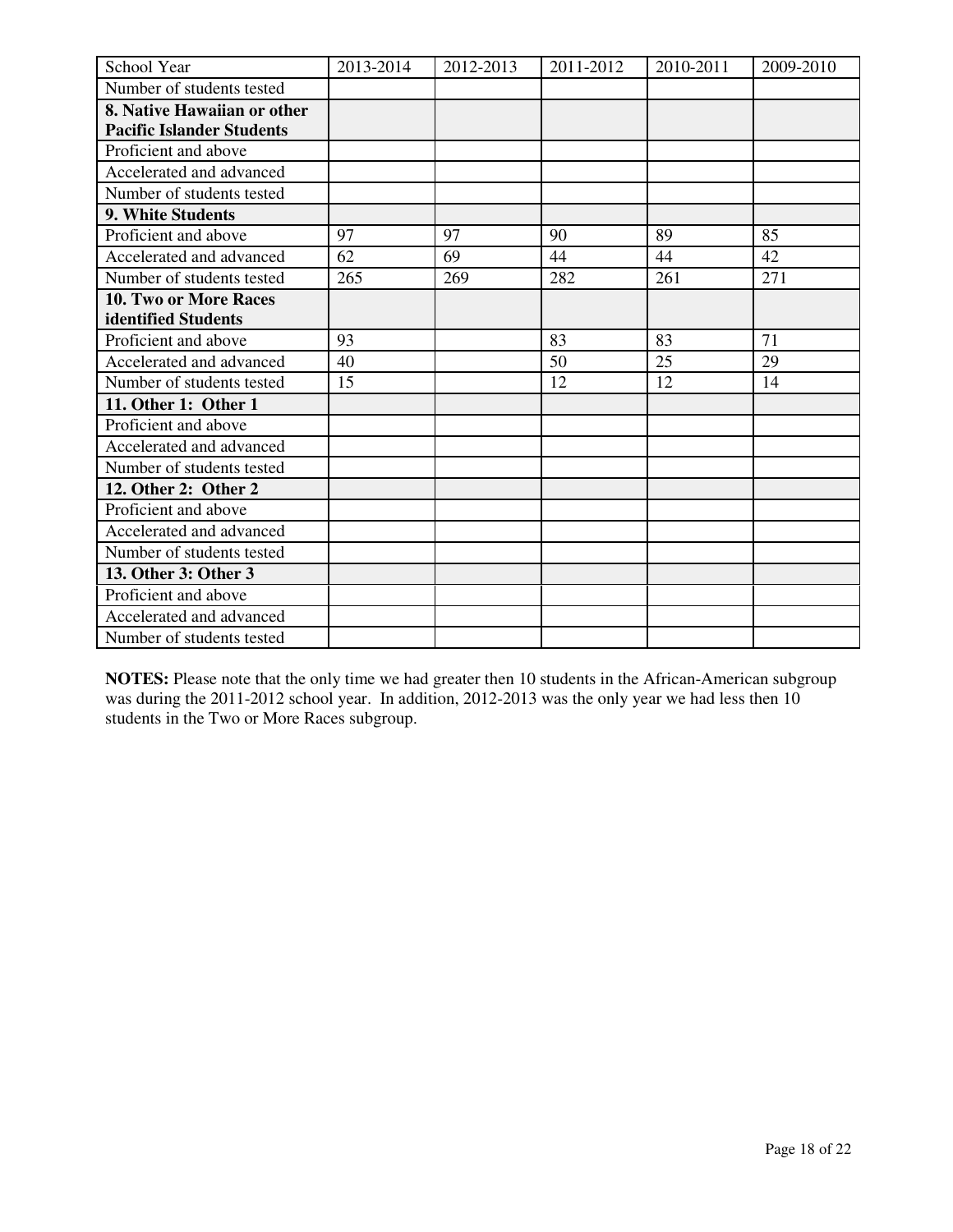# **STATE CRITERION--REFERENCED TESTS**

| <b>Subject:</b> Reading/ELA                    | <b>Test:</b> Ohio Achievement Assessment (OAA) |
|------------------------------------------------|------------------------------------------------|
| <b>All Students Tested/Grade: 7</b>            | <b>Edition/Publication Year: 2013</b>          |
| <b>Publisher:</b> Ohio Department of Education |                                                |

| School Year                                    | 2013-2014    | 2012-2013    | 2011-2012    | 2010-2011       | 2009-2010    |
|------------------------------------------------|--------------|--------------|--------------|-----------------|--------------|
| Testing month                                  | Apr          | Apr          | Apr          | Apr             | Apr          |
| <b>SCHOOL SCORES*</b>                          |              |              |              |                 |              |
| Proficient and above                           | 96           | 92           | 95           | 86              | 88           |
| Accelerated and advanced                       | 66           | 56           | 54           | 52              | 55           |
| Number of students tested                      | 310          | 333          | 329          | 365             | 311          |
| Percent of total students tested               | 99           | 99           | 99           | 99              | 99           |
| Number of students tested with                 |              |              |              |                 |              |
| alternative assessment                         |              |              |              |                 |              |
| % of students tested with                      | $\mathbf{1}$ | $\mathbf{1}$ | $\mathbf{1}$ | $\mathbf{1}$    | $\mathbf{1}$ |
| alternative assessment                         |              |              |              |                 |              |
| <b>SUBGROUP SCORES</b>                         |              |              |              |                 |              |
| 1. Free and Reduced-Price                      |              |              |              |                 |              |
| Meals/Socio-Economic/                          |              |              |              |                 |              |
| <b>Disadvantaged Students</b>                  |              |              |              |                 |              |
| Proficient and above                           | 91           | 80           | 88           | 77              | 72           |
| Accelerated and advanced                       | 53           | 37           | 33           | 39              | 33           |
| Number of students tested                      | 66           | 86           | 64           | $\overline{74}$ | 81           |
| 2. Students receiving Special                  |              |              |              |                 |              |
| <b>Education</b>                               |              |              |              |                 |              |
| Proficient and above                           | 79           | 63           | 71           | 47              | 46           |
| Accelerated and advanced                       | 26           | 14           | 20           | 12              | 18           |
| Number of students tested                      | 39           | 57           | 55           | 59              | 39           |
| 3. English Language Learner<br><b>Students</b> |              |              |              |                 |              |
| Proficient and above                           |              |              |              |                 |              |
| Accelerated and advanced                       |              |              |              |                 |              |
| Number of students tested                      |              |              |              |                 |              |
| 4. Hispanic or Latino                          |              |              |              |                 |              |
| <b>Students</b>                                |              |              |              |                 |              |
| Proficient and above                           | 95           | 94           | 95           | 87              | 92           |
| Accelerated and advanced                       | 59           | 50           | 36           | 50              | 50           |
| Number of students tested                      | 39           | 48           | 36           | 52              | 24           |
| 5. African- American                           |              |              |              |                 |              |
| <b>Students</b>                                |              |              |              |                 |              |
| Proficient and above                           | 70           |              |              | 86              |              |
| Accelerated and advanced                       | 30           |              |              | 29              |              |
| Number of students tested                      | 10           |              |              | 14              |              |
| <b>6. Asian Students</b>                       |              |              |              |                 |              |
| Proficient and above                           |              |              |              |                 |              |
| Accelerated and advanced                       |              |              |              |                 |              |
| Number of students tested                      |              |              |              |                 |              |
| 7. American Indian or                          |              |              |              |                 |              |
| <b>Alaska Native Students</b>                  |              |              |              |                 |              |
| Proficient and above                           |              |              |              |                 |              |
| Accelerated and advanced                       |              |              |              |                 |              |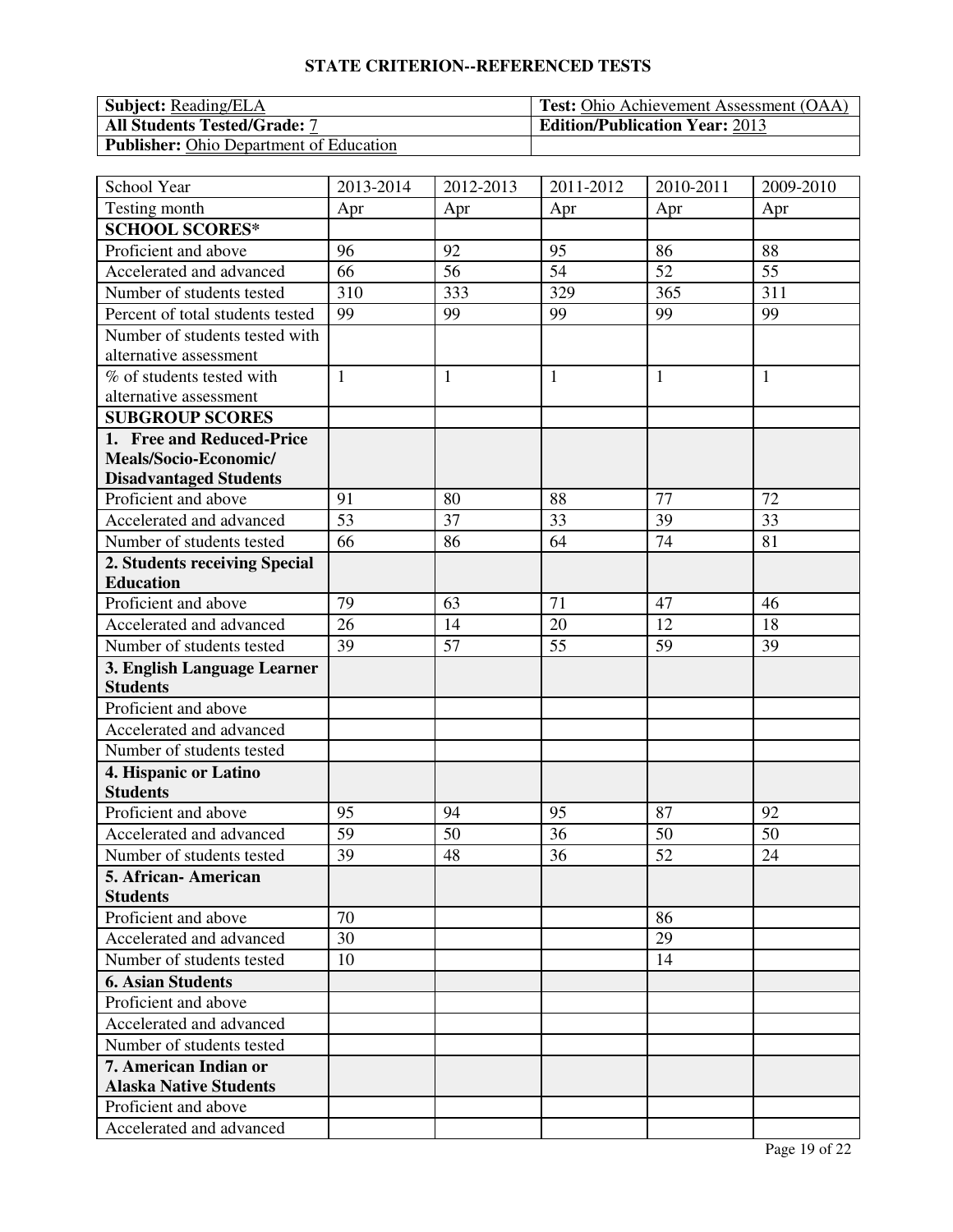| School Year                      | 2013-2014 | 2012-2013 | 2011-2012 | 2010-2011 | 2009-2010 |
|----------------------------------|-----------|-----------|-----------|-----------|-----------|
| Number of students tested        |           |           |           |           |           |
| 8. Native Hawaiian or other      |           |           |           |           |           |
| <b>Pacific Islander Students</b> |           |           |           |           |           |
| Proficient and above             |           |           |           |           |           |
| Accelerated and advanced         |           |           |           |           |           |
| Number of students tested        |           |           |           |           |           |
| 9. White Students                |           |           |           |           |           |
| Proficient and above             | 98        | 92        | 95        | 86        | 88        |
| Accelerated and advanced         | 68        | 59        | 56        | 52        | 57        |
| Number of students tested        | 246       | 263       | 274       | 283       | 258       |
| <b>10. Two or More Races</b>     |           |           |           |           |           |
| identified Students              |           |           |           |           |           |
| Proficient and above             | 92        | 93        |           | 92        | 83        |
| Accelerated and advanced         | 67        | 33        |           | 67        | 44        |
| Number of students tested        | 12        | 15        |           | 12        | 18        |
| 11. Other 1: Other 1             |           |           |           |           |           |
| Proficient and above             |           |           |           |           |           |
| Accelerated and advanced         |           |           |           |           |           |
| Number of students tested        |           |           |           |           |           |
| 12. Other 2: Other 2             |           |           |           |           |           |
| Proficient and above             |           |           |           |           |           |
| Accelerated and advanced         |           |           |           |           |           |
| Number of students tested        |           |           |           |           |           |
| 13. Other 3: Other 3             |           |           |           |           |           |
| Proficient and above             |           |           |           |           |           |
| Accelerated and advanced         |           |           |           |           |           |
| Number of students tested        |           |           |           |           |           |

**NOTES:** Please note that the only two years we had greater then 10 students in the African-American subgroup was during the 2010-2011 and 2013-2014 school years. In addition, 2011-2012 was the only year we had less then 10 students in the Two or More Races subgroup.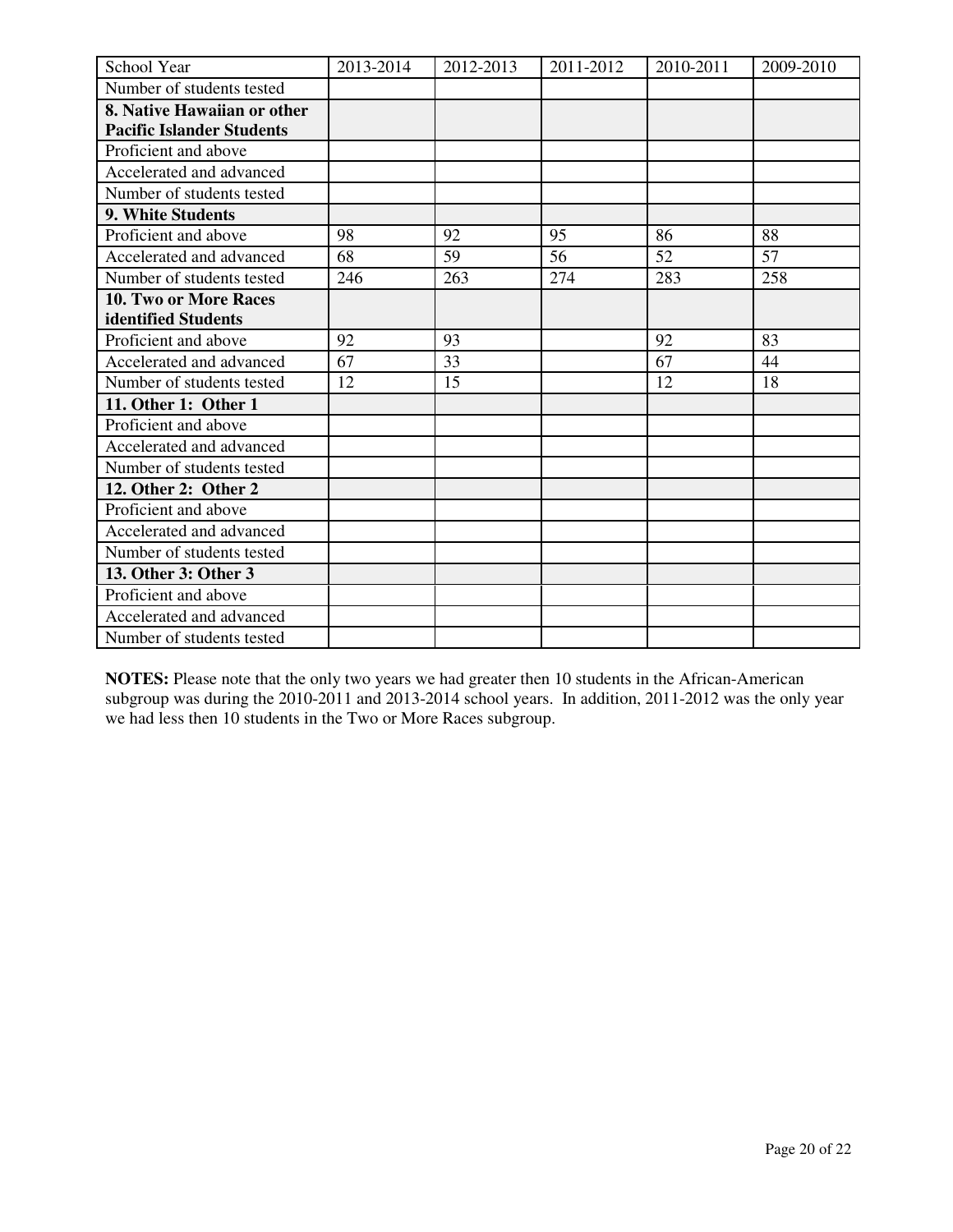# **STATE CRITERION--REFERENCED TESTS**

| <b>Subject:</b> Reading/ELA                    | <b>Test:</b> Ohio Achievement Assessment (OAA) |
|------------------------------------------------|------------------------------------------------|
| <b>All Students Tested/Grade: 8</b>            | <b>Edition/Publication Year: 2013</b>          |
| <b>Publisher:</b> Ohio Department of Education |                                                |

| School Year                                            | 2013-2014       | 2012-2013    | $\overline{20}11 - 2012$ | 2010-2011    | 2009-2010    |
|--------------------------------------------------------|-----------------|--------------|--------------------------|--------------|--------------|
| Testing month                                          | Apr             | Apr          | Apr                      | Apr          | Apr          |
| <b>SCHOOL SCORES*</b>                                  |                 |              |                          |              |              |
| Proficient and above                                   | 96              | 97           | 91                       | 90           | 89           |
| Accelerated and advanced                               | 76              | 83           | 63                       | 57           | 59           |
| Number of students tested                              | 336             | 328          | 365                      | 314          | 322          |
| Percent of total students tested                       | 99              | 99           | 99                       | 99           | 99           |
| Number of students tested with                         |                 |              |                          |              |              |
| alternative assessment                                 |                 |              |                          |              |              |
| % of students tested with                              | $\mathbf{1}$    | $\mathbf{1}$ | $\mathbf{1}$             | $\mathbf{1}$ | $\mathbf{1}$ |
| alternative assessment                                 |                 |              |                          |              |              |
| <b>SUBGROUP SCORES</b>                                 |                 |              |                          |              |              |
| 1. Free and Reduced-Price                              |                 |              |                          |              |              |
| Meals/Socio-Economic/                                  |                 |              |                          |              |              |
| <b>Disadvantaged Students</b>                          |                 |              |                          |              |              |
| Proficient and above                                   | 88              | 93           | 88                       | 75           | 78           |
| Accelerated and advanced                               | 60              | 68           | 58                       | 38           | 44           |
| Number of students tested                              | $\overline{72}$ | 73           | 78                       | 79           | 64           |
| 2. Students receiving Special                          |                 |              |                          |              |              |
| <b>Education</b>                                       |                 |              |                          |              |              |
| Proficient and above                                   | 74              | 85           | 65                       | 56           | 59           |
| Accelerated and advanced                               | 32              | 49           | 24                       | 24           | 22           |
| Number of students tested                              | 50              | 53           | 63                       | 45           | 51           |
| 3. English Language Learner                            |                 |              |                          |              |              |
| <b>Students</b>                                        |                 |              |                          |              |              |
| Proficient and above                                   |                 |              |                          |              |              |
| Accelerated and advanced                               |                 |              |                          |              |              |
| Number of students tested                              |                 |              |                          |              |              |
| 4. Hispanic or Latino<br><b>Students</b>               |                 |              |                          |              |              |
| Proficient and above                                   | 92              | 95           | 94                       | 90           | 84           |
|                                                        | 73              | 69           | 66                       | 45           |              |
| Accelerated and advanced                               |                 | 39           | 53                       | 31           | 45<br>31     |
| Number of students tested                              | 49              |              |                          |              |              |
| 5. African- American<br><b>Students</b>                |                 |              |                          |              |              |
| Proficient and above                                   |                 |              |                          |              |              |
| Accelerated and advanced                               |                 |              |                          |              |              |
| Number of students tested                              |                 |              |                          |              |              |
| <b>6. Asian Students</b>                               |                 |              |                          |              |              |
|                                                        |                 |              |                          |              |              |
| Proficient and above<br>Accelerated and advanced       |                 |              |                          |              |              |
|                                                        |                 |              |                          |              |              |
| Number of students tested                              |                 |              |                          |              |              |
| 7. American Indian or<br><b>Alaska Native Students</b> |                 |              |                          |              |              |
|                                                        |                 |              |                          |              |              |
| Proficient and above                                   |                 |              |                          |              |              |
| Accelerated and advanced                               |                 |              |                          |              |              |